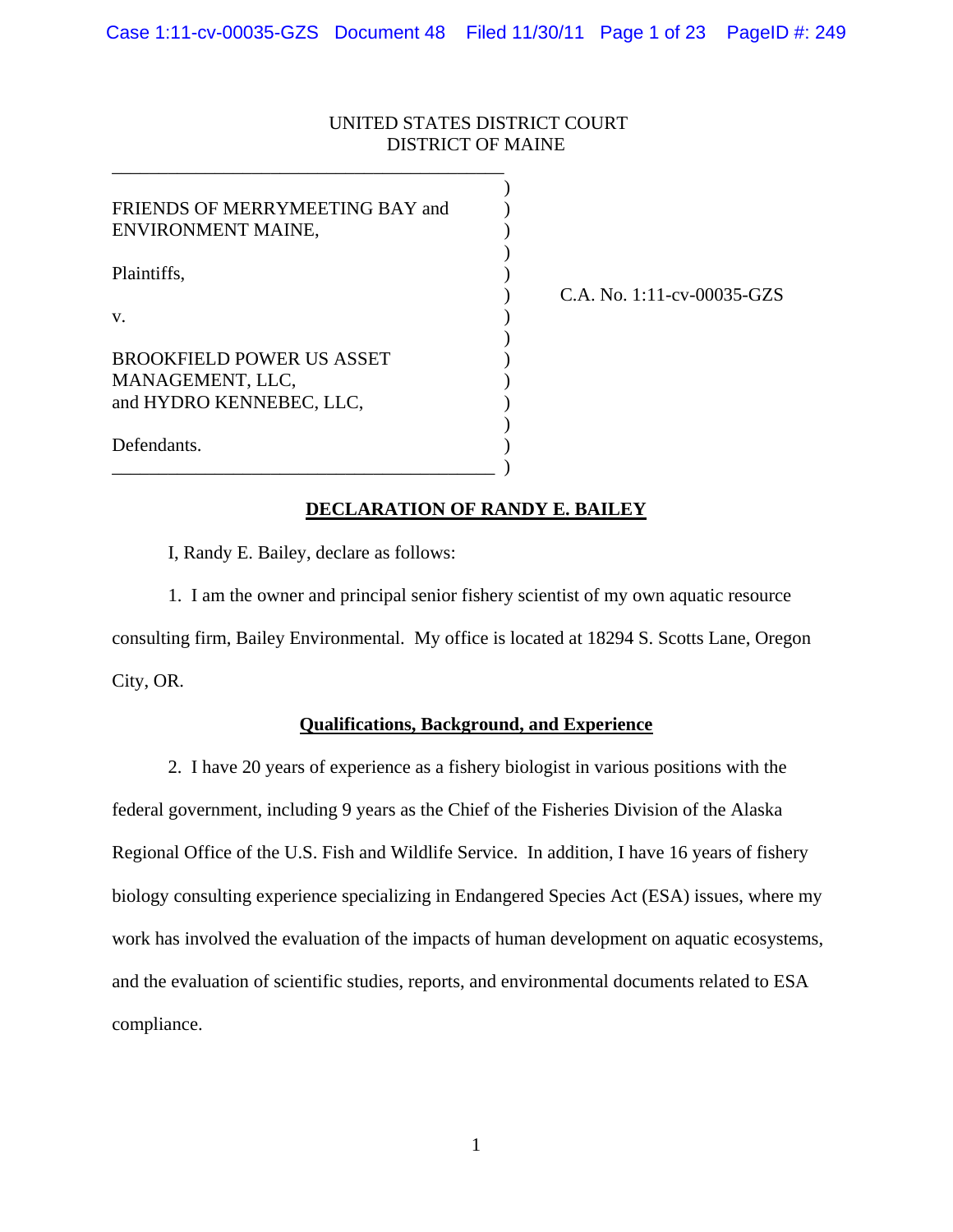3. During my years of federal service, I was involved in numerous projects regarding ESA-listed fish species. My work with these projects included evaluating the impacts of resource development on listed species, planning and implementing habitat restoration projects for anadromous salmonids in the western United States, and designing and managing field studies on the life histories of Pacific salmon and other cold water fish species common to the west and Alaska. In my last federal position, I served as the Fish and Wildlife Program Manager for the Portland, Oregon, District of the U.S. Army Corps of Engineers. In this capacity, I was responsible for providing funding and program oversight for fish passage operations, involving numerous ESA-listed fish species, at 11 hydroelectric dams: three main-stem Columbia River dams and eight dams on four tributaries to the Willamette River in Oregon. In this position, I was responsible for the updating and modernization of four fish-trapping facilities on the four Willamette River tributaries and their associated "trap and truck" programs for ESA-listed winter steelhead and spring Chinook salmon. I also was responsible for interagency coordination regarding the development and implementation of an ESA Section 7 consultation for the operation of 8 dams in the Willamette River watershed, including provision for fish passage over the eight dams, and management of six associated genetics conservation hatchery programs.

4. In my consulting business, I have specialized in dealing with issues related to ESAlisted fish species for various clients. I have helped clients with a Section 7 consultation on Southern California steelhead trout; provided technical review of various ESA documents, including biological opinions, recovery plans, and ecosystem restoration programs; provided policy recommendations on ESA issues; assisted in the development of the biological assessment for a consultation on operations of the California State Water Project (SWP) and the federal Central Valley Project (CVP); developed a portion of new water quality standards for the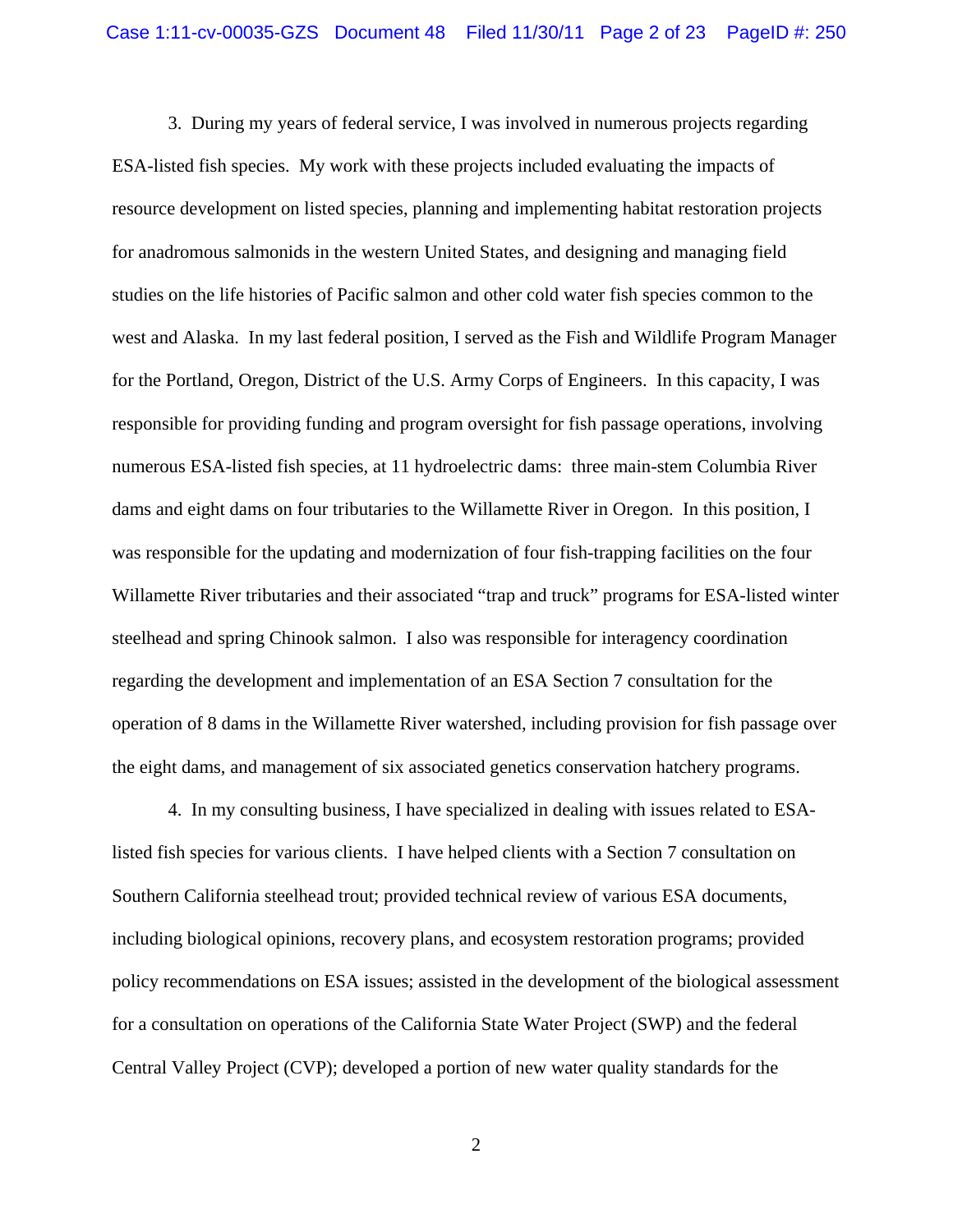Sacramento/San Joaquin Delta; and provided technical review of over \$500 million of habitat restoration projects for ESA-listed salmon and steelhead in Central California. I have developed or co-developed two ecosystem restoration plans aimed at protecting or improving conditions for listed species: one for two tributary watersheds to the Sacramento River, and one for the impacts of SWP and CVP operations with an estimated cost of approximately \$5 billion. I believe that my experience with Pacific salmon and steelhead are directly applicable to Atlantic salmon, since these species have very similar life histories and habitat requirements.

5. I have a B.S. in Natural Resources Management, with an emphasis in Fish and Wildlife Management, from California Polytechnic State University, and an M.S. in Wildlife Management, with an emphasis in Fisheries Science, from Virginia Polytechnic Institute and State University. I am a Fellow Emeritus of the American Institute of Fishery Research Biologists, and am a Life Member of the American Fisheries Society, where I have held various offices and committee memberships over the past 40 years.

#### **Work Done in Preparation for this Declaration**

6. I have been retained by the Plaintiffs in this case to evaluate several factual matters raised, and opinions expressed, in Defendants' ("Brookfield's") Motion to Dismiss Or, in the Alternative, to Stay the Case, filed on October 12, 2011, relating to the nature of the Atlantic salmon population in the Kennebec River, to the effect of the Hydro Kennebec dam on that population, to a fish passage study recently performed by Brookfield, and to the Section 7 consultation process.

7. In preparation for this declaration, I reviewed documents associated with the listing process for the Gulf Of Maine Distinct Population Segment ("GOM DPS") of Atlantic salmon, the past 10 years of the Kennebec Hydro Development Group's annual reports, all of the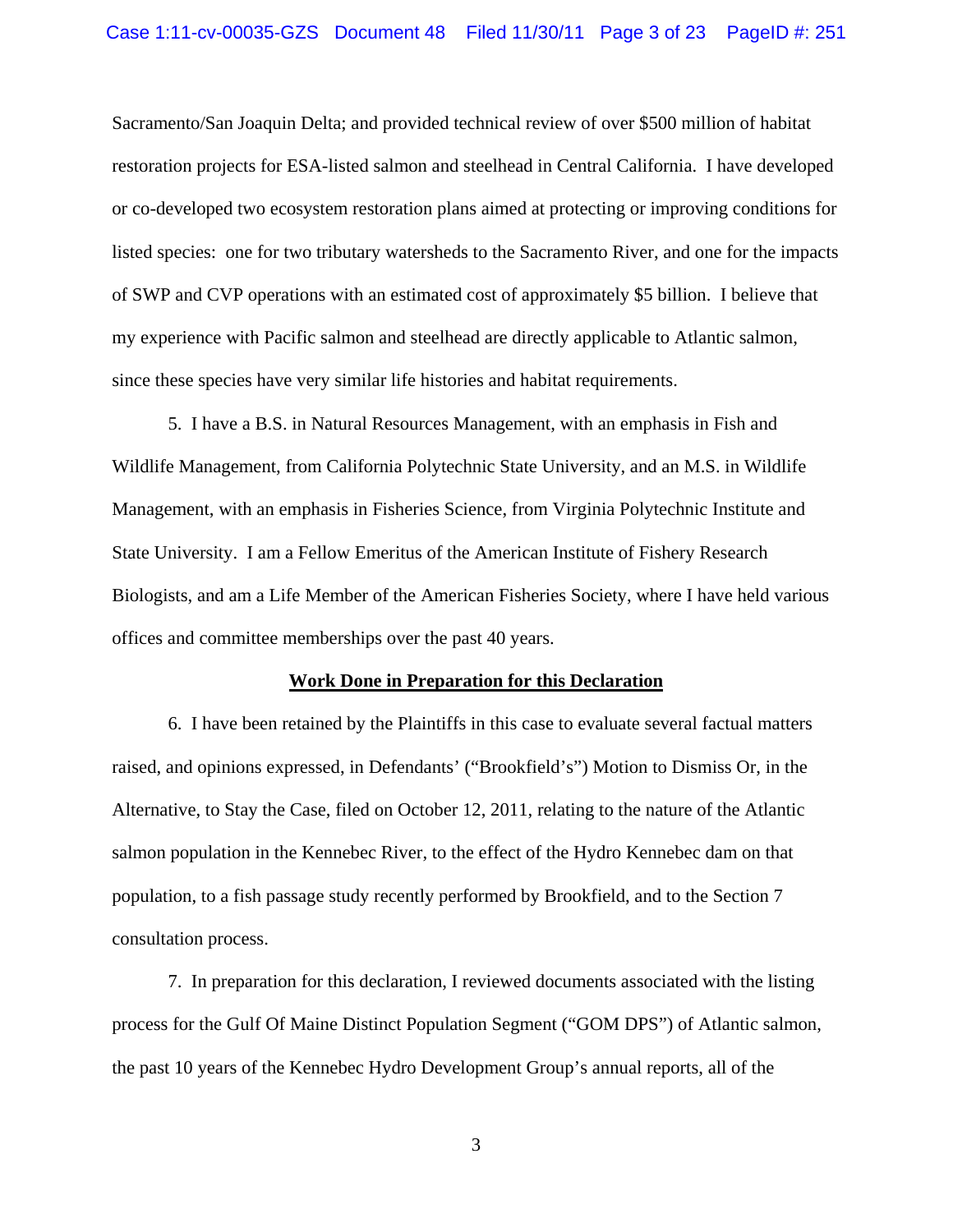individual Kennebec River study reports regarding fish passage systems and associated evaluations, and the draft framework recovery plan for the GOM DPS of Atlantic salmon. I have had several discussions with State of Maine and federal agency biologists regarding the issues associated with Atlantic salmon recovery in the Kennebec River. I also was able to take a helicopter tour of the watershed of the Sandy River (an upstream tributary of the Kennebec) in October 2011, and viewed the main stem Kennebec River downstream from the Sandy River to Merrymeeting Bay. I completed a visit and tour of the Hydro Kennebec Project arranged in connection with this lawsuit, where I was able to view the Project's infrastructure and fish passage systems first-hand; during this tour, Hydro Kennebec staff provided me information in response to specific questions that I asked regarding the type of turbines at the dam, and the flow capacity of the turbines and fish bypass structure. I reviewed various documents from Brookfield, including: the Motion to Dismiss, the affidavit of Mr. Bernier, and several study report transmittal cover letters to the Federal Energy Commission ("FERC"); the 2007, 2008, and 2009 assessments of interim downstream fish passage infrastructure effectiveness, summary and final results from the 2011 Atlantic salmon smolt radio telemetry study, the January 2007 sworn pre-filed direct testimony of Brian R. Stetson and Mr. Bernier (employees of the Hydro Kennebec owners at the time) regarding fish passage and fish passage infrastructure at the Hydro Kennebec Project (Stetson and Bernier 2007), and certain documents recently supplied by Brookfield that are subject to a confidentiality order (although none of these "confidential" documents is the source of any statement I make in this declaration).

8. The conclusions, evaluations, and opinions in this declaration are based on my review of the various documents cited, my conversations with state and federal biologists, my visits to the area and to the dam site, my 35-plus years of experience in dealing with issues associated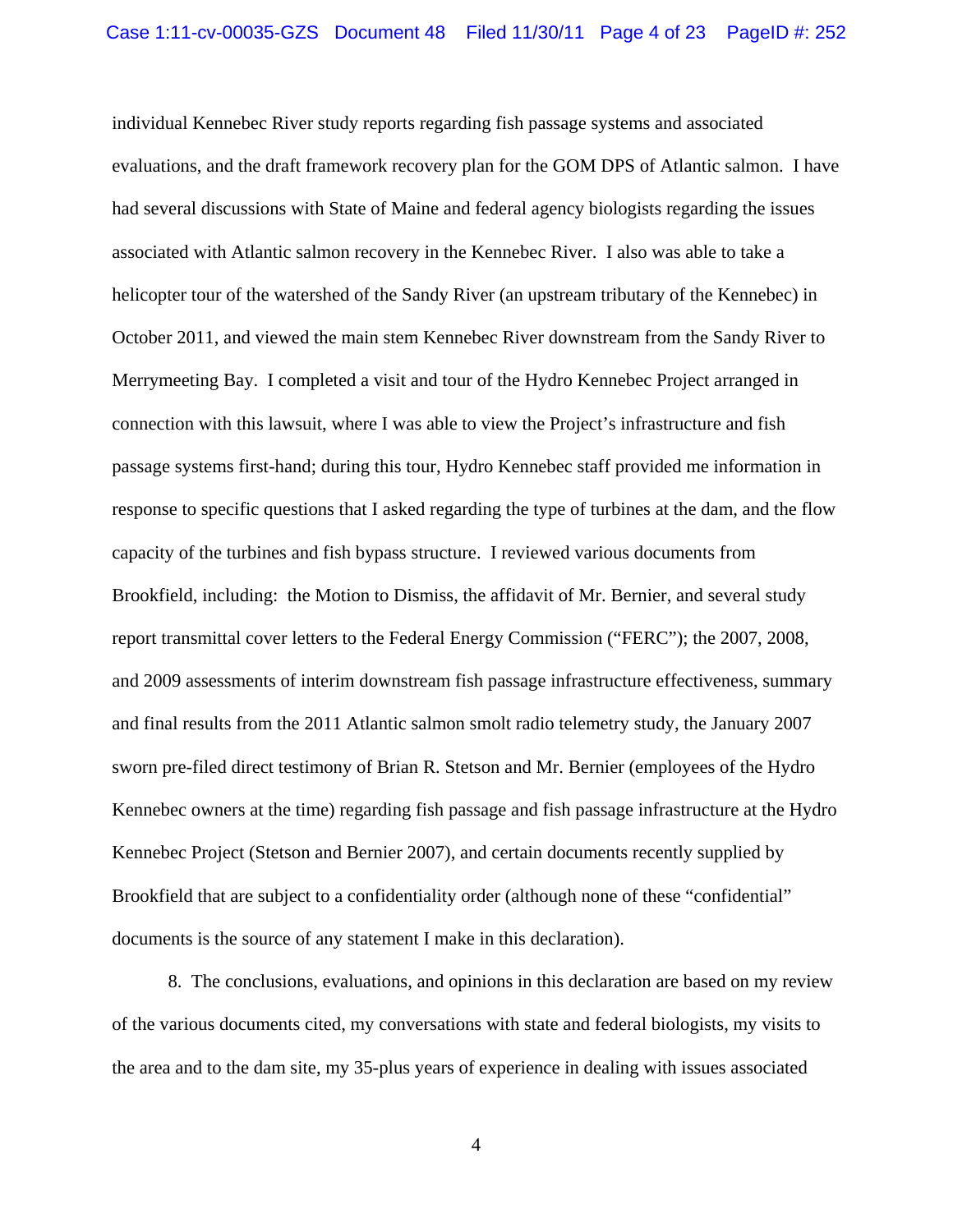with Pacific salmon, steelhead, and associated cold water fish species, and my experience in dealing with issues related to ESA-listed species and species recovery. A bibliography of the specific publications, reports, and other documents cited in this declaration is attached at the end of this declaration.

### **Atlantic Salmon in the Kennebec River**

9. In my opinion, the Kennebec River Atlantic salmon population is at risk of extinction unless significant measures are undertaken immediately to reduce mortality. The current egg planting program being undertaken by the State of Maine (in which, as discussed below, Atlantic salmon eggs are planted in an upstream tributary of the Kennebec) is a good start, but there is a high mortality rate going from eggs in the gravel to smolt-sized fish migrating to the sea. (Smolts are young salmon that have grown to a length of about 7-8 inches and are undergoing physiological changes that make them ready to be able to survive in marine conditions.) Any notion that an Atlantic salmon currently in the Kennebec River (whether of wild origin or hatchery origin) is not important and can be sacrificed is contrary both to good fishery science and to the recovery strategies and goals established by federal and state agencies. Every Atlantic salmon now produced or reared in the Kennebec River is potentially the first generational step towards a returning adult counting towards the recovery goals for Atlantic salmon in the Merrymeeting Bay Salmon Habitat Recovery Unit (SHRU). It will be essential to the recovery effort to reduce the mortality rate of Atlantic salmon smolts during their migratory journey from upstream rearing areas down to the Merrymeeting Bay estuary, and to do so as quickly as possible. A significant reduction in mortality at this life stage has the potential to greatly increase adult returns to the river. Overall, increasing the ability of the returning adults to gain access to areas with suitable spawning habitat, and increasing the survival rate of smolts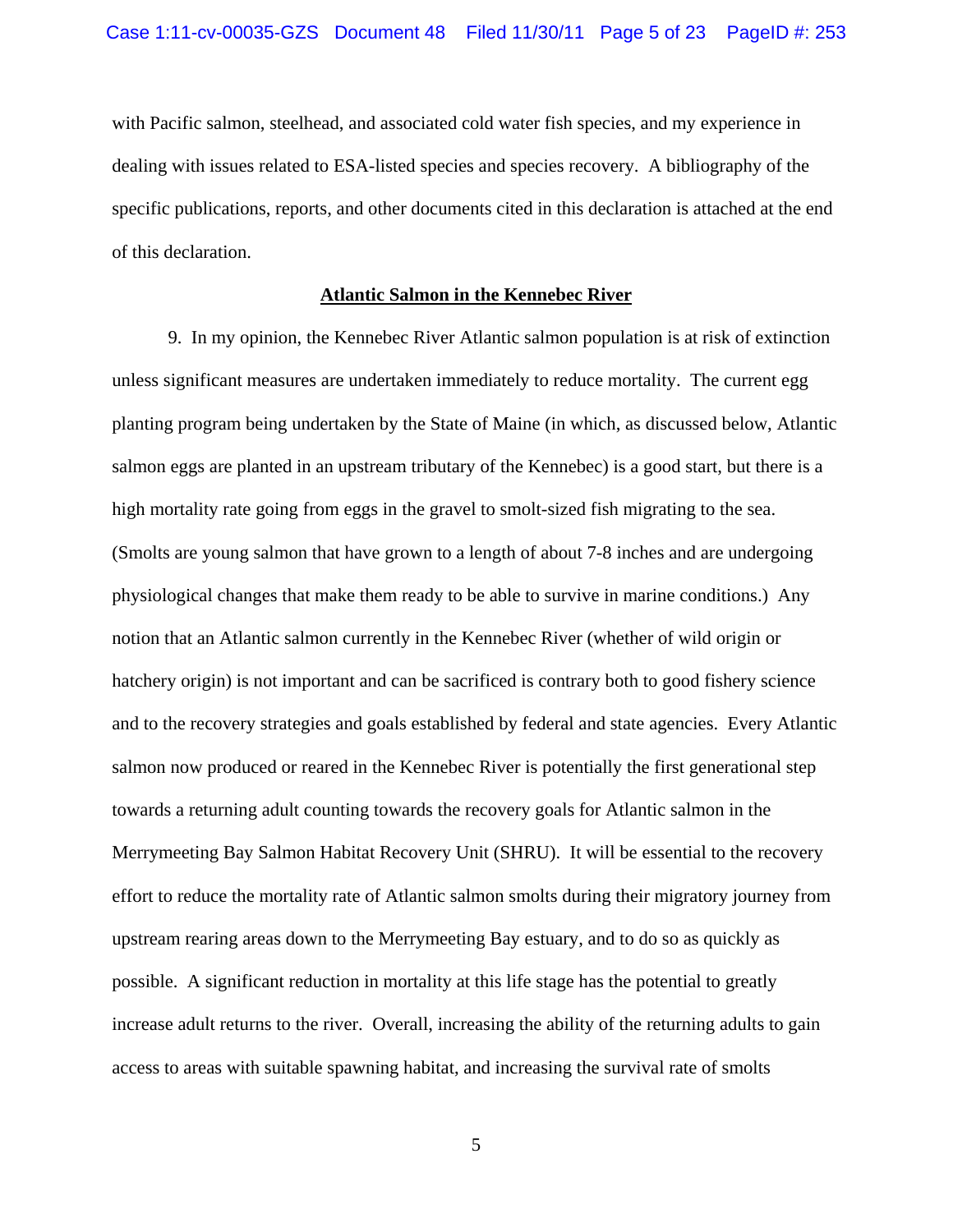emigrating to the sea, are key cornerstones of the recovery strategy (National Marine Fisheries Service et al. 2010).

10. I have been asked to evaluate the following statement from page 12 of Brookfield's Motion to Dismiss:

**"***[It] is the undisputed, regrettable fact that the only Atlantic salmon now to be found in the vicinity of Brookfield's Hydro Kennebec Dam are hatcherypropagated fish or their progeny, released by government agencies at various points upstream."*

For the reasons summarized below, it is my opinion that this assertion is not supported by the published scientific literature and is inconsistent with other available information.

11. First, hatchery stocking of Atlantic salmon in the Kennebec River is a recent phenomenon. With the exception of one release of salmon fry in 1881 and a short-lived effort to stock adult salmon from 1989-1993 , the current hatchery stocking program is no more than 10 years old [(Fay et al. (2006); Maine Department of Marine Resources (2010)].

 12. Second, actively reproducing populations of Atlantic salmon were documented in Togus Stream and Bond Brook, two lower Kennebec River main stem tributaries, downstream from the Edwards Dam (which, prior to its removal, was the lowermost dam on the Kennebec). Atlantic salmon reproduction in these streams was documented as late as 1994-1996 and 1999, *prior* to the removal of the Edwards Dam and *prior* to the initiation of planting of eggs or stocking fry in the Sandy River [U.S. Fish and Wildlife Service, unpublished field data (1995, 1996); Buckley (1999); D. Buckley, U.S. Fish and Wildlife Service, pers. comm. and unpublished data (11/4/11)]. Also, the United States Atlantic Salmon Assessment Committee (USASAC) has documented adult Atlantic salmon returning to the Kennebec River during the period 1975 to 2000, prior to any significant stocking efforts in the Sandy River (USASAC 2011).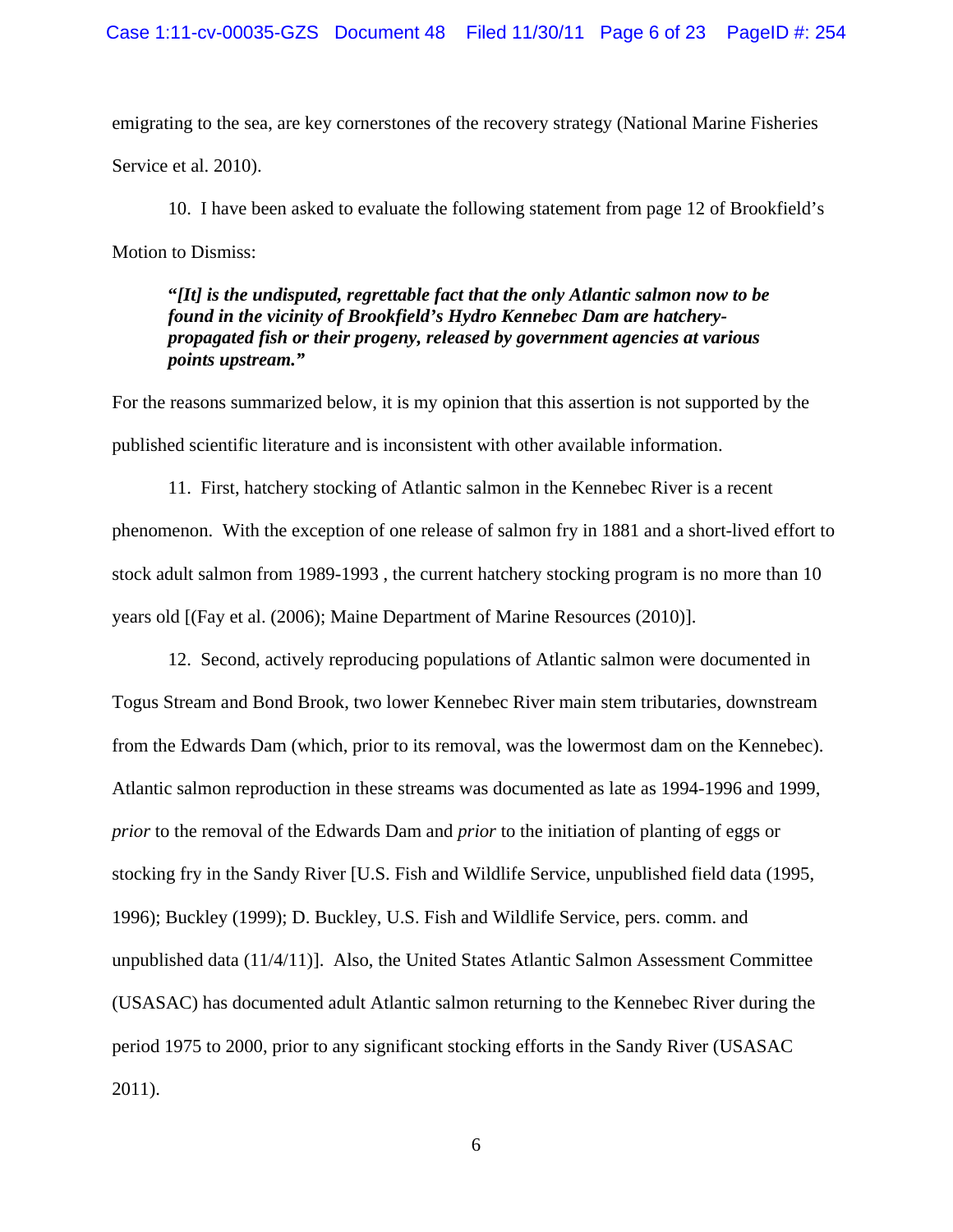13. Third, rigorously reviewed genetic analyses show that the Kennebec River is home to its own distinct population of Atlantic salmon. The National Research Council ("NRC") concluded in 2002 that it was possible to correctly assign fish to the Kennebec River population with a degree of accuracy that was highly statistically significant (NRC (2002). The NRC found that despite hatchery stocking efforts in numerous Maine rivers, there is little evidence to support a conclusion that hatchery stocking has resulted in significant genetic mixing between hatchery and wild stocks of Atlantic salmon.

 14. Fourth, since the installation of a fish trapping facility at Lockwood Dam (the lowermost dam on the Kennebec after removal of the Edwards Dam) in 2005, State of Maine personnel have been trapping and transporting all adult Atlantic salmon captured at Lockwood upstream for release in the Sandy River. Each year since 2006, each individual adult fish has been examined and characterized either as derived from known hatchery stock parentage or as a "wild" fish, MDMR & MASC (2007) and MDMR (2008, 2009, 2010, 2011), and it is scientifically unjustified to conclude that all fish trapped at Lockwood are of hatchery origin. See Fay et al. (2006); NMFS (2009); NMFS and USFWS (2009); U.S. Fish and Wildlife Service (2007).

 15. I was also asked to evaluate the following statement from page 16 of Brookfield's Motion to Dismiss:

"*[I]t cannot be seriously maintained that the long term restoration plan for the species will be prejudiced in any way by the loss of whatever limited number of transplanted and hatchery origin salmon might be injured at dams, or in any other place or manner, in the newly-listed river systems [the Kennebec and the Androscoggin] during the interim migrations. Hundreds of thousands of hatchery salmon have been (and will continue to be) stocked upstream of Hydro Kennebec as eggs or fry."*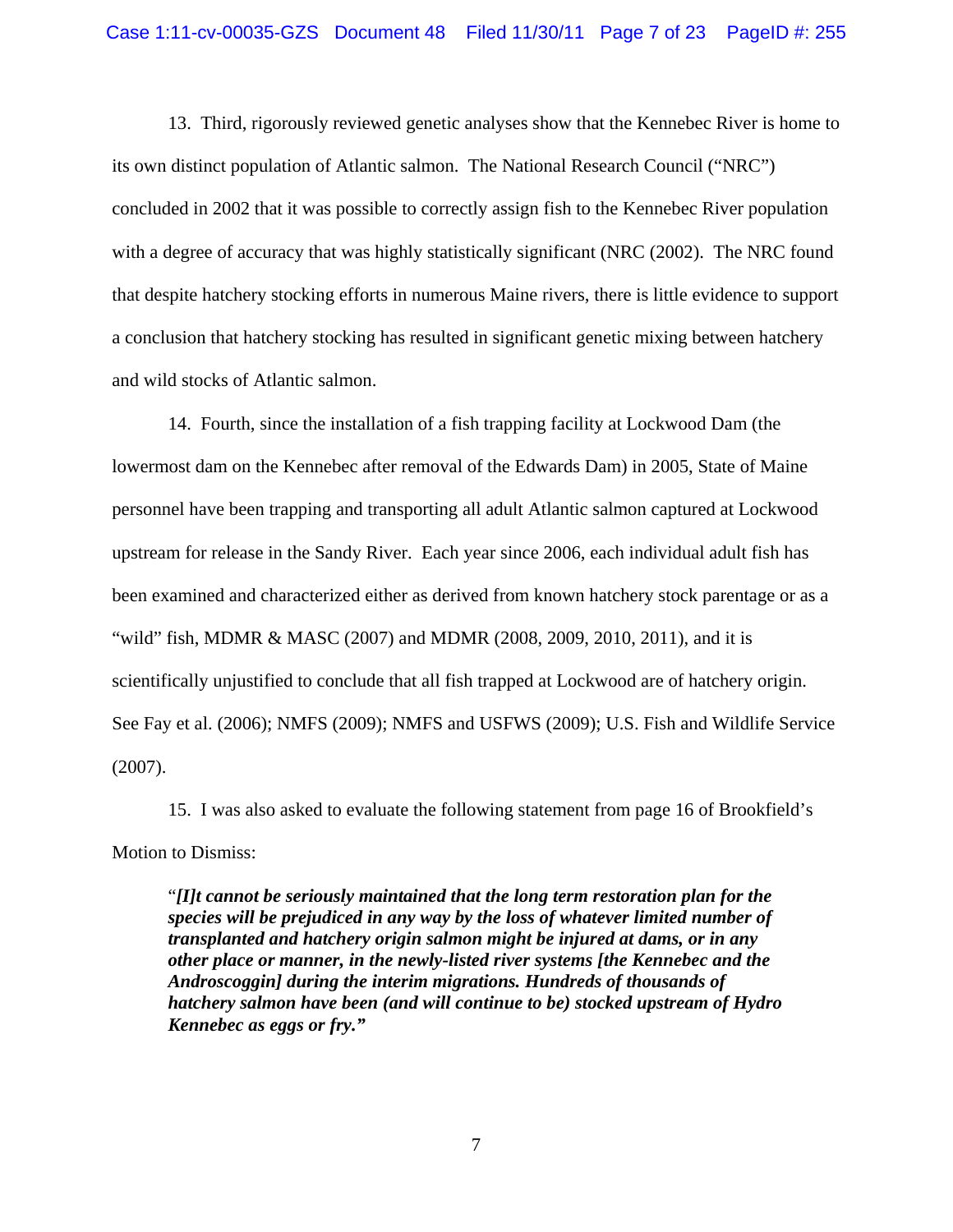For the reasons summarized below, this statement is directly contrary to the current, and in my opinion scientifically valid, recovery philosophy and strategies being employed by state and federal resource agencies in Maine. In my opinion, any suggestion that harm to the transplanted and hatchery origin salmon in the Kennebec does not have a negative impact on restoration efforts, or that there is an inexhaustible supply of such salmon, is simply wrong.

 16. The Maine Department of Marine Resources initiated an Atlantic salmon fry stocking program in the Sandy River in 2003, did both egg planting in the gravels and stocking of fry in the Sandy River watershed beginning in 2004, and has done egg planting alone from 2008 to the present (MDMR 2011). Nearly all of the eggs and fry placed in the Sandy River have come from naturally reproducing salmon that returned to the Penobscot River. In addition, beginning in 2006 with the completion of the fish trap at Lockwood Dam, all returning adult Atlantic salmon that are trapped at Lockwood have been trucked upstream to the Sandy River and released to spawn naturally. It should be noted, however, that the number of adult Atlantic salmon captured at the trap and trucked upstream may be only some fraction of all adult salmon now actually returning to the Kennebec from the Atlantic Ocean.

 17. The purpose of Maine's salmon restocking and trap and truck programs is to increase the number of adult salmon returning to Lockwood dam in the near future and to subject Atlantic salmon eggs to as many Kennebec River watershed-specific genetic selective pressures (e.g., water temperature regime, sediment levels in the gravel, changes in river flow and channel scour, competition for food and territory, and many others) as possible, regardless of parental origin [Maine Department of Marine Resources, Appendix E (2008); Paul Christman, Maine Department of Marine Resources, Kennebec Atlantic salmon program biologist, pers. comm.  $(10/20/11)$ . Once the number of adults returning to Lockwood reaches a sufficient level, then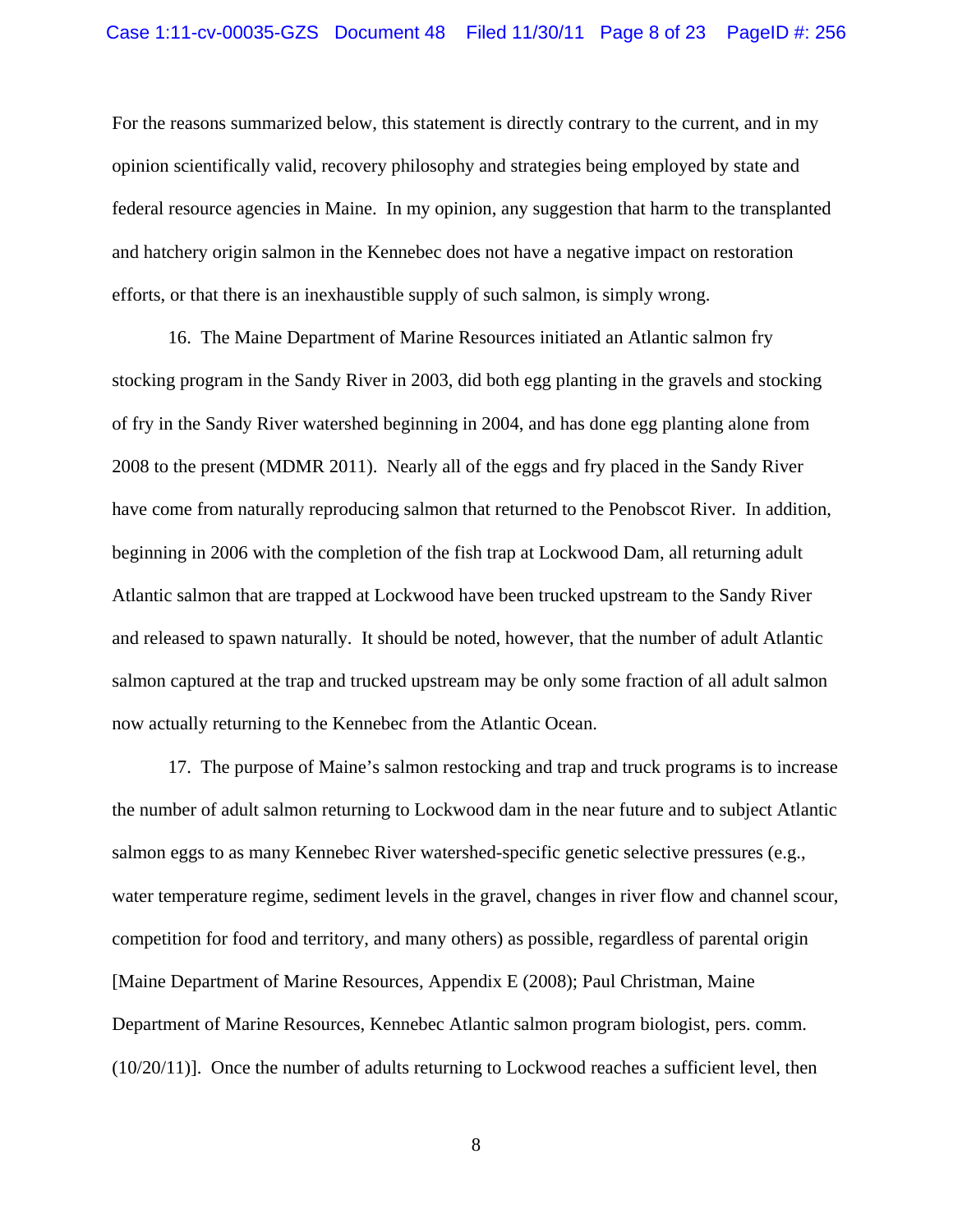the plan is to supplement and further develop a Kennebec River-specific Atlantic salmon stock by using only eggs taken from adults captured at Lockwood (rather than Penobscot River-origin hatchery stock) and potentially using some portion of the adult returns to begin a river-specific genetic conservation hatchery broodstock program to provide additional supplementation to the population. Id. This development of a river-specific genetic stock to support restoration efforts is consistent with the conclusions and recommendations of the National Research Council (2004), Fay et al. (2006), and National Marine Fisheries Service (2010).

 18. I am personally aware of two recent situations involving Pacific salmon populations in the western United States that were at low enough levels that extinction was a distinct possibility, in which the implementation of a conservation hatchery program such as the one described above appears to have saved these populations from extinction. The first case involves winter-run Chinook salmon in the Upper Sacramento River in California, where a stocking program eventually increased the salmon run by twenty to fifty-fold within a 10-12 year period (Pacific Fishery Management Council 2011). The second case is that of sockeye salmon native to Redfish Lake in Idaho. Between 1991 and 1998 only sixteen wild sockeye salmon returned to the lake to spawn. A genetics conservation hatchery program based on stocking of smolts was begun and eventually expanded, and run size had exceeded one thousand fish by 2010 (Idaho Department of Fish and Game 2011). These two case studies demonstrate the possibility of bringing very low population levels of salmon species from the brink of extinction up to levels where extinction possibilities are greatly reduced, using a restoration program similar to the one underway on the Kennebec.

 19. Nonetheless, time is of the essence with the Kennebec restoration program. For example, loss of a single year class of smolts hinders recovery efforts for decades. Given the age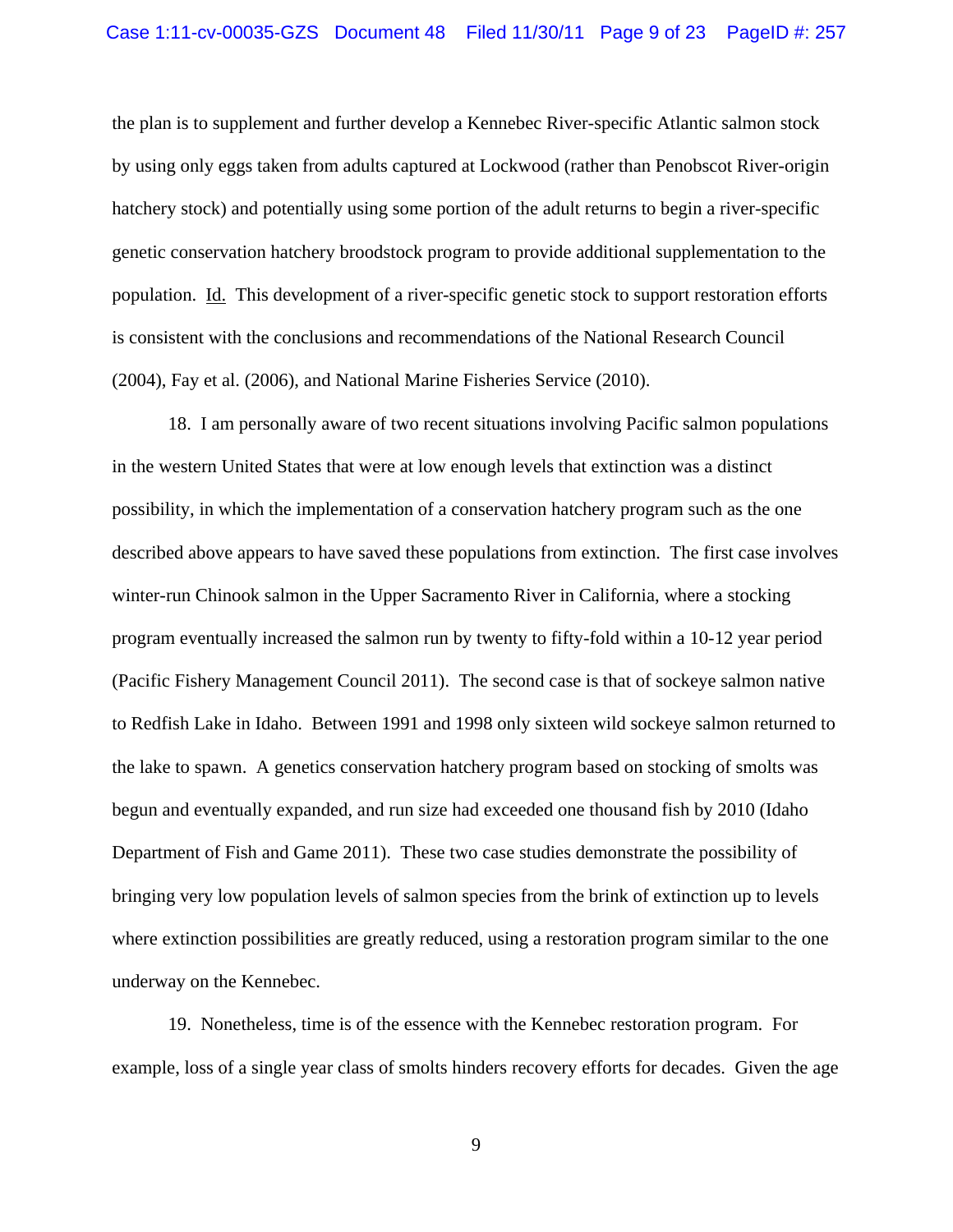composition of returning adults at Lockwood, and assuming static survival rates both in freshwater and in the ocean, I estimate that it would take approximately 50-70 years to stabilize the population at about 80% of its former level in the event of the loss of a single year class. Recovery to pre-loss levels would take decades more. Although any mathematical projection of the corresponding setback will necessarily be rough, and the assumptions on which the future year calculations are based will not necessarily apply in all years, this does illustrate the general scale of the problem.

### **Harm to Atlantic Salmon and Adult Shad from the Operation of Hydro Kennebec Dam**

 20. I have been asked to evaluate whether the Hydro Kennebec dam is (a) killing Atlantic salmon and/or adult American shad, (b) otherwise harming these fish physically in ways that disrupt their normal behavior patterns, or (c) changing and/or blocking access of Atlantic salmon to their natural habitat in ways that disrupt their normal behavior patterns. I have been asked further whether there are interim measures that could be taken to reduce, eliminate, or ameliorate these effects. In my opinion, as explained below, the answer to each of these questions is yes.

 21. **Physical Harm.** When water is flowing through the dam's turbines and some life stage of either of these species is attempting to migrate or move downstream through the dam's infrastructure, mortality – direct and indirect, immediate and delayed – will be caused to some percentage of these fish by passage through the dam's turbines, by passage through the dam's fish bypass structure, and by attempts to pass over the dam's spillway. Some percentage of the fish will be directly and immediately killed. Some of the rest will be injured and/or disoriented, and will thus be at a greater risk of indirect mortality through predation (that is, of being eaten by predators such as birds or larger fish), and some percentage will die in this manner. Finally, it is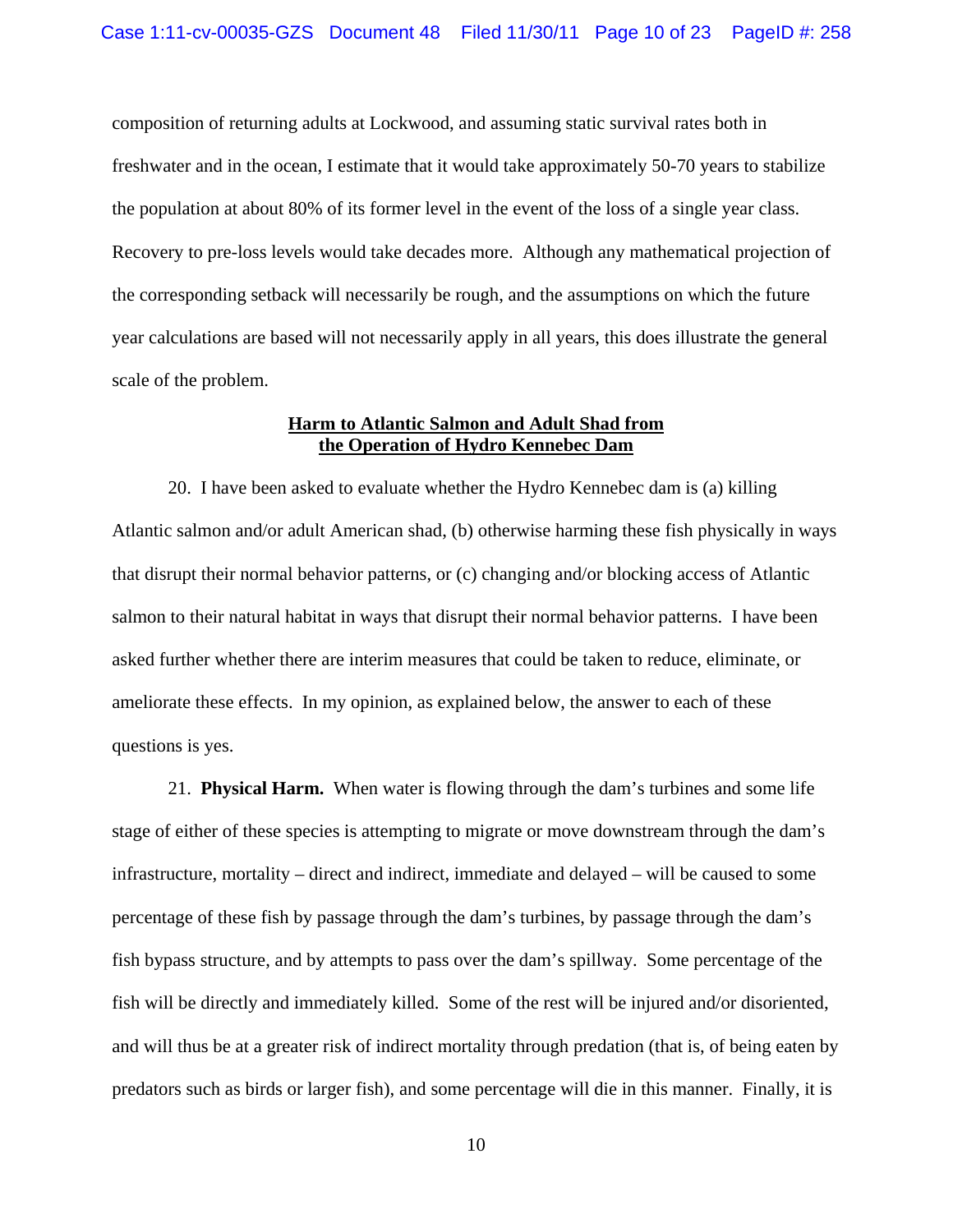also likely that physical harm caused by these passage routes disrupts the normal behavior of some percentage of the fish that are not directly or indirectly killed. (It must be remembered that there are three other dams on the Kennebec downstream of the Sandy River. Although I have not been asked in this declaration to evaluate cumulative harms to migrating salmon from their interaction with these other dams, I note that focusing on the effects of Hydro Kennebec alone is likely to understate the overall impacts on a salmon travelling down the river.)

 22. **Turbine Passage.** In general, some percentage of fish passing through a turbine are killed (usually from being struck by a rotating turbine blade) or suffer a serious injury that will either result in death at a later time or render the fish incapable of avoiding predators downstream of the turbine (Robson et al. 2011). The percentage of mortality that occurs depends on the type of turbine, the number and shape of blades in the turbine, the speed with which the blades spin (rpm), the amount of hydraulic head (which relates to changes in water pressure), and the length of the fish. For low-head dams on the Kennebec River such as Hydro Kennebec, I believe the major factor in estimating potential turbine mortality is the type of turbine in use.

 23. The Hydro Kennebec facility contains two Kaplan turbines. Some published values for mortality caused by passing through a Kaplan turbine include:

- 5-20% for juvenile salmonids (Robson et al. 2011).
- 33% immediate mortality for Atlantic salmon kelts at Lockwood Dam, ME (Normandeau Associates, Inc. and FPL Energy Maine Hydro, LLC. 2008).
- 16% for Atlantic salmon smolts at Lockwood Dam, ME (Normandeau Associates, Inc. and FPL Energy Maine Hydro, LLC. 2008).
- 30% immediate mortality for American shad at Lockwood Dam, ME (Normandeau Associates, Inc. and FPL Energy Maine Hydro, LLC. 2008).
- Generally <10% for American shad and river herring juveniles (Stone and Webster Environmental Services 1992).
- Range of 9-16% for juvenile salmonids (Stone and Webster Environmental Services 1992).
- 11-14% for Atlantic salmon smolts (Stone and Webster Environmental Services 1992).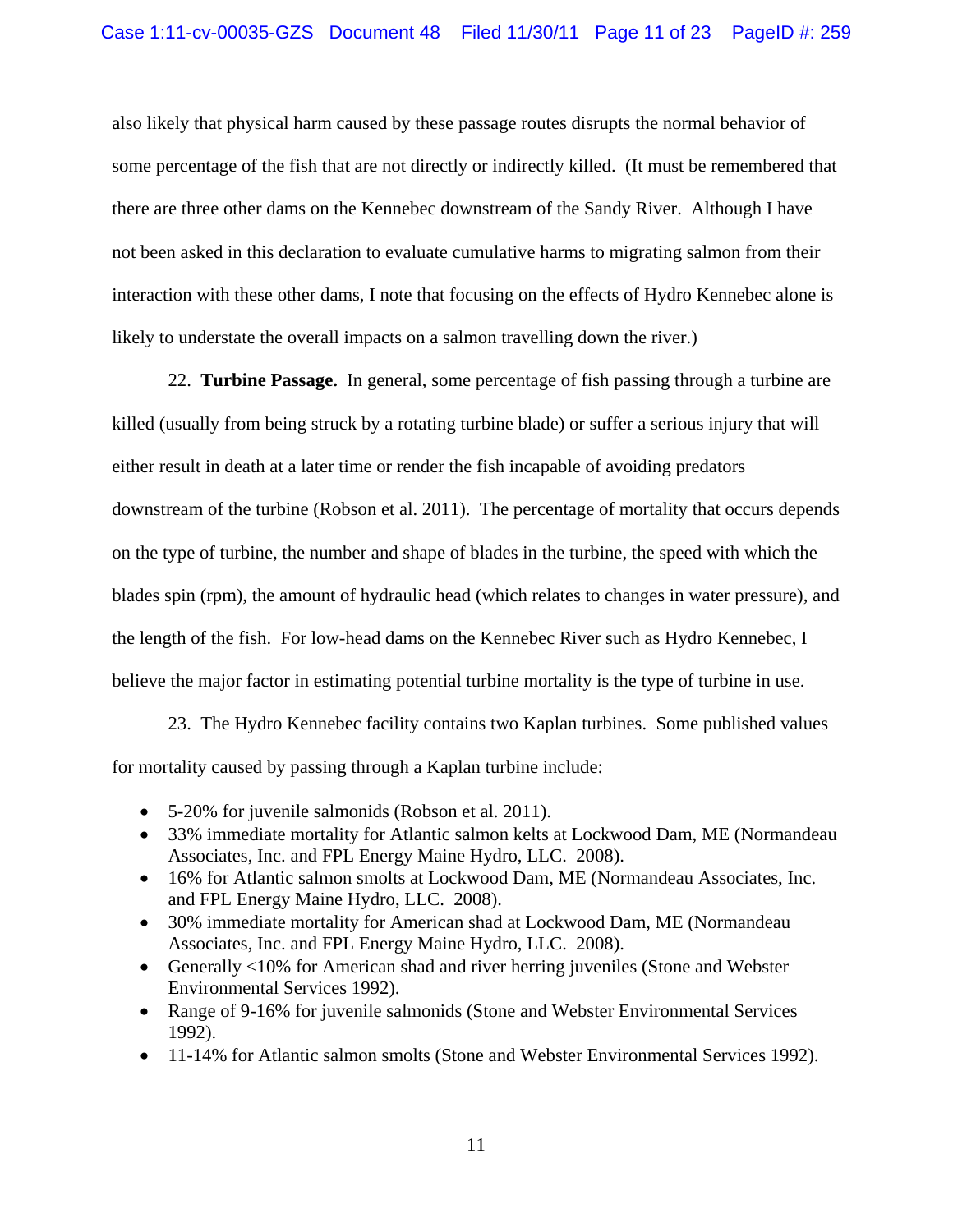24-25% for adult eels (roughly equivalent in length to salmon kelts) (incomplete cites in: Normandeau Associates, Inc. and NextEra<sup>TM</sup> Energy Maine Operating Services, LLC. 2009).

These studies – including those conducted at nearby Lockwood Dam that demonstrate direct fish mortality for the same species and sizes of fish that would be expected to pass through the Hydro Kennebec turbines – clearly indicate direct mortality occurs in a certain percentage of the fish passing through a Kaplan turbine. Based on these studies, mortality for American shad ranges from about 5-30% depending on fish size and river flow conditions, with adults being at the higher end of the mortality range. Based on these studies, a reasonably expected direct mortality rate ranges from about 10-20% for Atlantic salmon smolts, and from about 25-33% for postspawning Atlantic salmon kelts. The higher direct mortality rate for adults is expected, since the probability of blade strike increases as the length of the fish increases (kelts are approximately four times the length of smolts).

 24. Studies conducted at Hydro Kennebec show that downstream migrating fish do in fact move through the dam's turbines. A study conducted in 2008 used tagged Atlantic salmon smolts to evaluate the effectiveness of a fish boom (a fabric wall approximately 10' deep and 160' long placed diagonally in the turbine forebay to "guide" fish towards the fish bypass opening). The results showed 46% of the fish went into the bypass and 54% went either through the turbines or over the spillway or spillway gates (Madison Paper Industries 2009). A 2009 study, essentially a repeat of the 2008 study protocols in a non-spill condition, showed that 39% of the tagged fish were detected in the fish bypass system (Madison Paper Industries 2010). In a 2011 study, Atlantic salmon smolts were implanted with radio transmitters and released upstream of the Hydro Kennebec dam. While most fish went over the spillway (as it was a period of high river flow), of the 30 fish that did not 53% passed through the turbines and 47%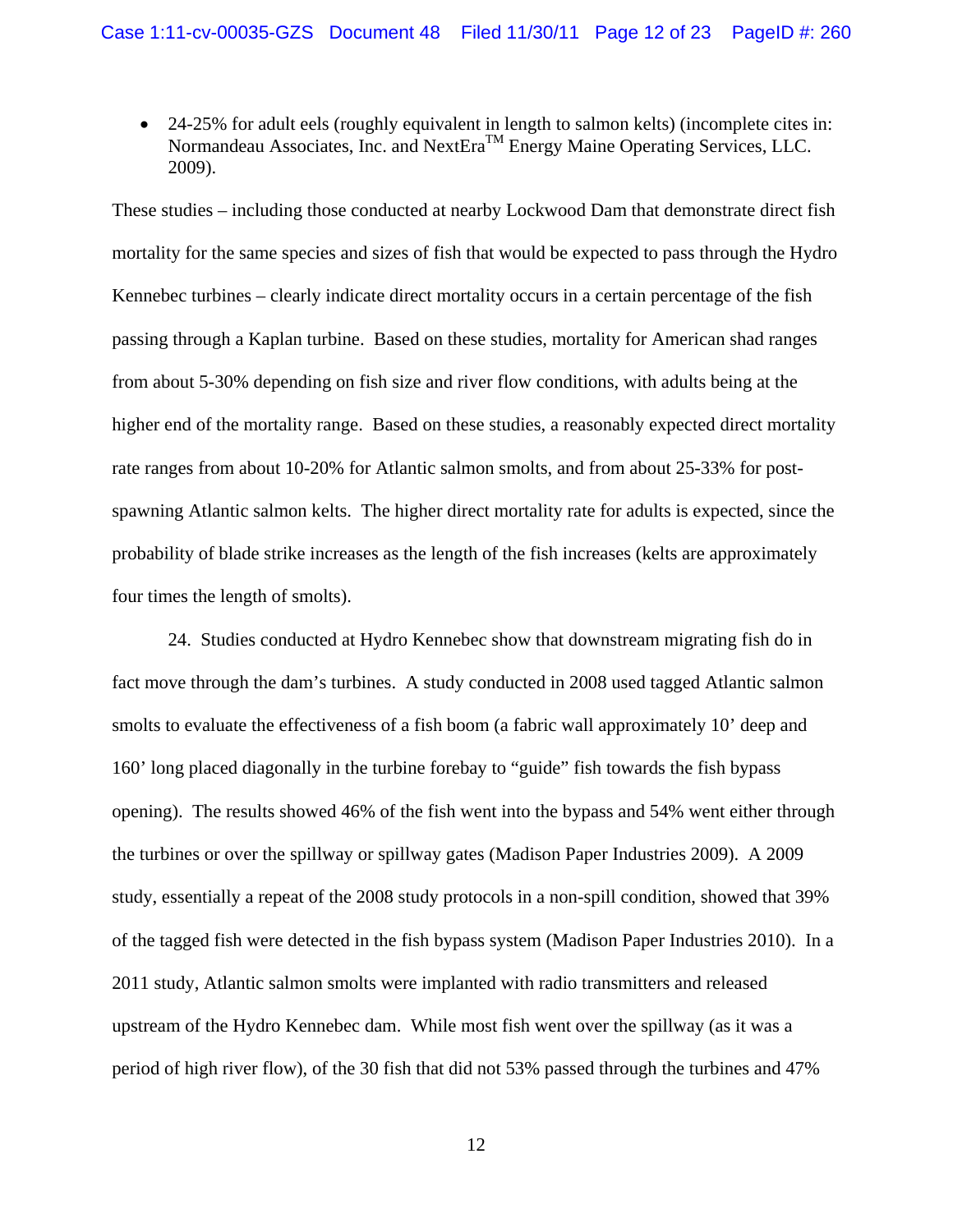through the bypass (Normandeau Assocs. 2011). These site-specific data suggest that approximately 50% of the fish passing the project under "no spill" conditions (i.e., all the river flow passing through the turbines or fish bypass) would pass via the turbines and suffer *direct* mortality rates similar to those presented above. An additional percentage of fish would be expected to suffer *indirect* mortality (such as increased rates of predation by birds or larger fish) as a result of disorientation or injury caused by turbine passage.

 25. **Passage Through the Fish Bypass.** Numerous studies have evaluated fish mortality associated with fish passage through bypass systems and via project spill (e.g., Stone and Webster Environmental Services 1992). Fish can be injured or killed in bypass systems due to the way the water entering the bypass system strikes hard objects in the bypass such as the walls or any associated infrastructure. Flow hydraulics in a bypass can also cause fish to be essentially trapped in the bypass or to become disoriented because of turbulent flow; such disorientation changes their behavior, and can attract predators that would not normally be attracted. From my personal observations of Hydro Kennebec's fish bypass, I noted at least three points at which physical impacts or disorientation could occur: (a) where a highly turbulent discharge flows from the bypass opening against a concrete wall in the bypass spill chamber; (b) at a rock ledge alongside the fast-flowing narrow channel at the end of the bypass system; and (c) upon metal posts and hardware standing in the flow stream from the fish bypass.

 26. **Spill Passage.** Fish passing via spill, either through the spillway gates or over the crest of the dam (with or without flashboards installed), can be killed, injured, or disoriented by striking project infrastructure (particularly glancing blows), striking the sill at the bottom of the dam on the downstream side, or by turbulence created by the amount of flow and the configuration of the downstream spillway. From my personal observation, it appears that fish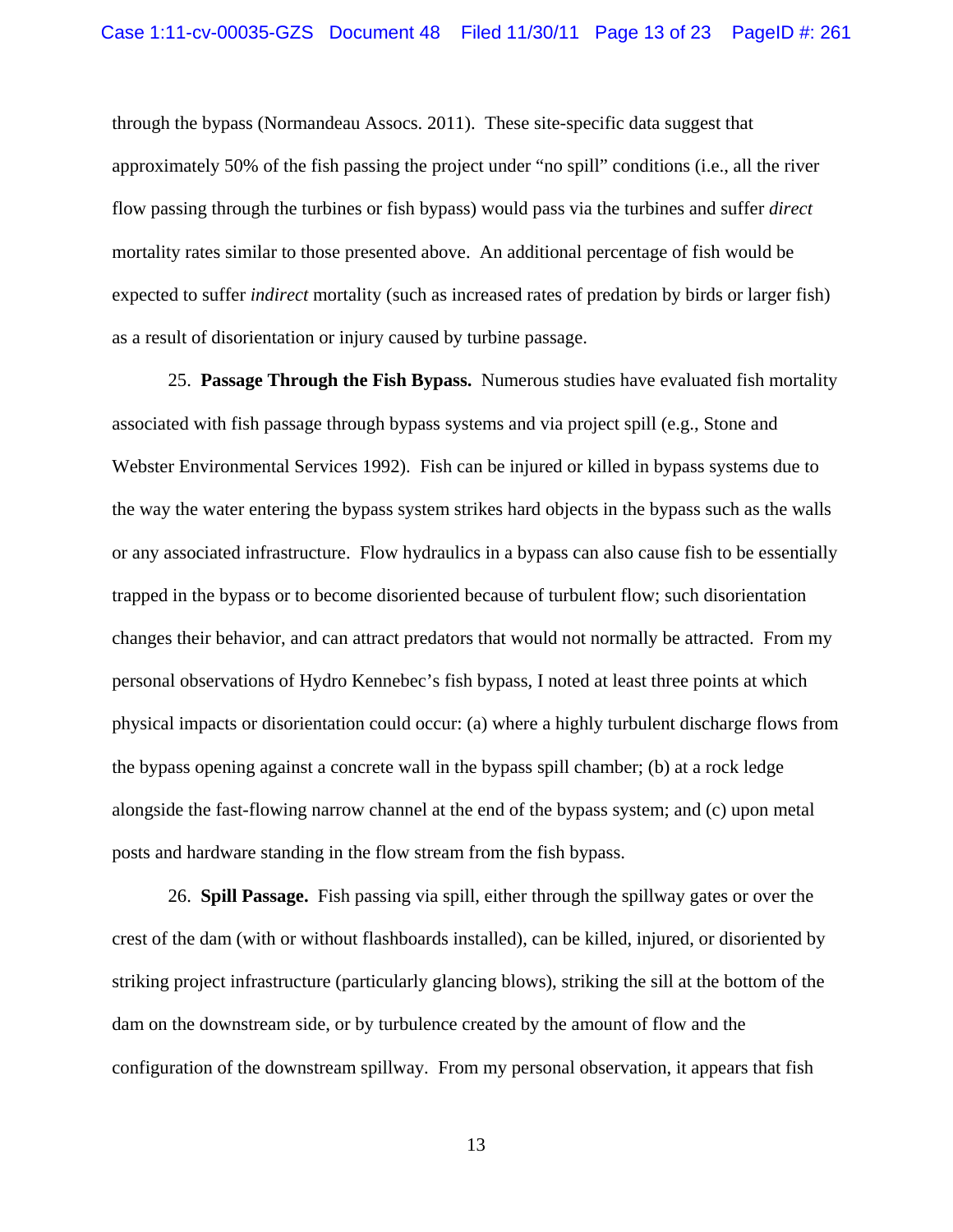passing by spill at Hydro Kennebec fall approximately 30-40 feet. In addition, juvenile fish may become entrained at specific locations where water is leaking through the dam's infrastructure. Two instances of such leaking were observed during my recent visit to the Hydro Kennebec dam.

 27. Although Mr. Bernier states in his declaration (at page 4, paragraph 15) that the 2011 smolt passage study (discussed above) showed that "95 out of 98 [tagged fish] passed the Project, consistent with normal *survival rates* of smolt in the river*,…"* (emphasis mine), it is important to note that this study *did not examine* the (immediate or delayed) rate of survival of these 95 fish, The fate (dead, injured, or alive and healthy) of these radio tagged fish was not part of the data to be collected according the study plan protocol (Brookfield Renewable Power, Inc. 2011), nor are any data on the fate of individual fish contained in the Normandeau and Associates (2011) summary of results or the Great Lakes Hydro America (2011) final report. In my opinion, under high flow conditions such as were present during this study, fish that were dead or injured could have been transported to Lockwood by river currents and would have been detected by the antennas located there the same as a live fish. Given the data available, any conclusion regarding the survival rate of fish passing Hydro Kennebec in this study would not be scientifically credible. Similarly, although Brookfield's predecessors performed certain observational studies at Hydro Kennebec in 2001-2003 (Madison Paper Industries 2009), it does not appear that they were conducted according to a scientifically credible methodology for detecting and documenting fish injury or mortality. Quantitative studies to assess indirect mortality rates have not been conducted at the Hydro Kennebec facility.

 28. **Disrupting Normal Behavior Patterns through Changes to Habitat.** The Hydro Kennebec dam alters the behavior of fish moving downstream when they encounter the low velocity water associated with the 2 to 3 mile long impoundment upstream of the dam. Atlantic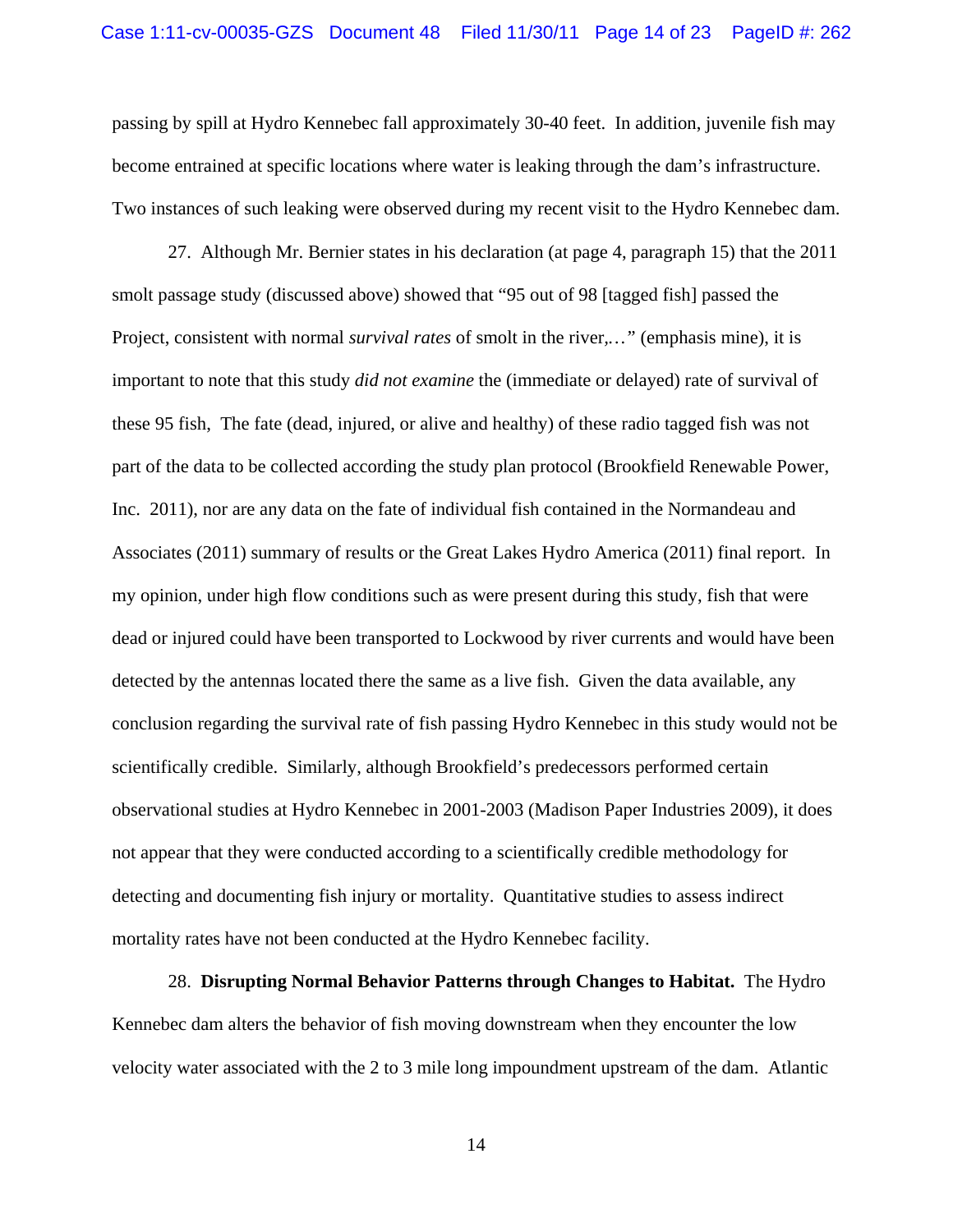salmon smolts are adapted to moving downstream to the sea via a flowing river channel. Smolts encountering a "reservoir" can exhibit behavioral changes, such as slowing their rate of downstream movement. This is significant, as spending more time en route usually subjects them to greater predation rates (Holbrook 2011). In addition, reservoirs change the location and amount of "hiding cover" in the water column, which can lead smolts to move their migratory path closer to the shore, where more hiding and escape cover is present. As a result, these smolts are at a greater risk of predation, because predators such as smallmouth bass are also more likely to frequent the shoreline. Further, the interaction between the slow-moving reservoir and the dam itself provides a well-known opportunity for predators, to wait for the salmon near the dam's spillway or fish bypass. Some of the salmon lose their lives in this manner. Also, some smolts will feel compelled to actively swim downstream through the slow-moving reservoir water (rather than moving at their own pace), in order to meet their need to reach the estuary when growth and survival conditions are optimum. This additional physical demand can reduce their energy reserves below what would normally be expected, meaning that they reach the estuary in a less fit condition to begin the transition to salt water.

 29. **Disrupting Normal Behavior Patterns by Blocking Access to Habitat.** The Hydro Kennebec dam has no upstream fish passage facilities and therefore completely blocks adult fish returning to spawn. As a result, Atlantic salmon that are captured at the Lockwood fish trap cannot be placed immediately back into the river upstream of Lockwood Dam; instead, they must be trucked upstream past the Hydro Kennebec Project. Such "passage" around Hydro Kennebec is certainly not the normal behavior for an upstream migrating adult Atlantic salmon. The rate, location, and timing of when a normally migrating adult would reach its summer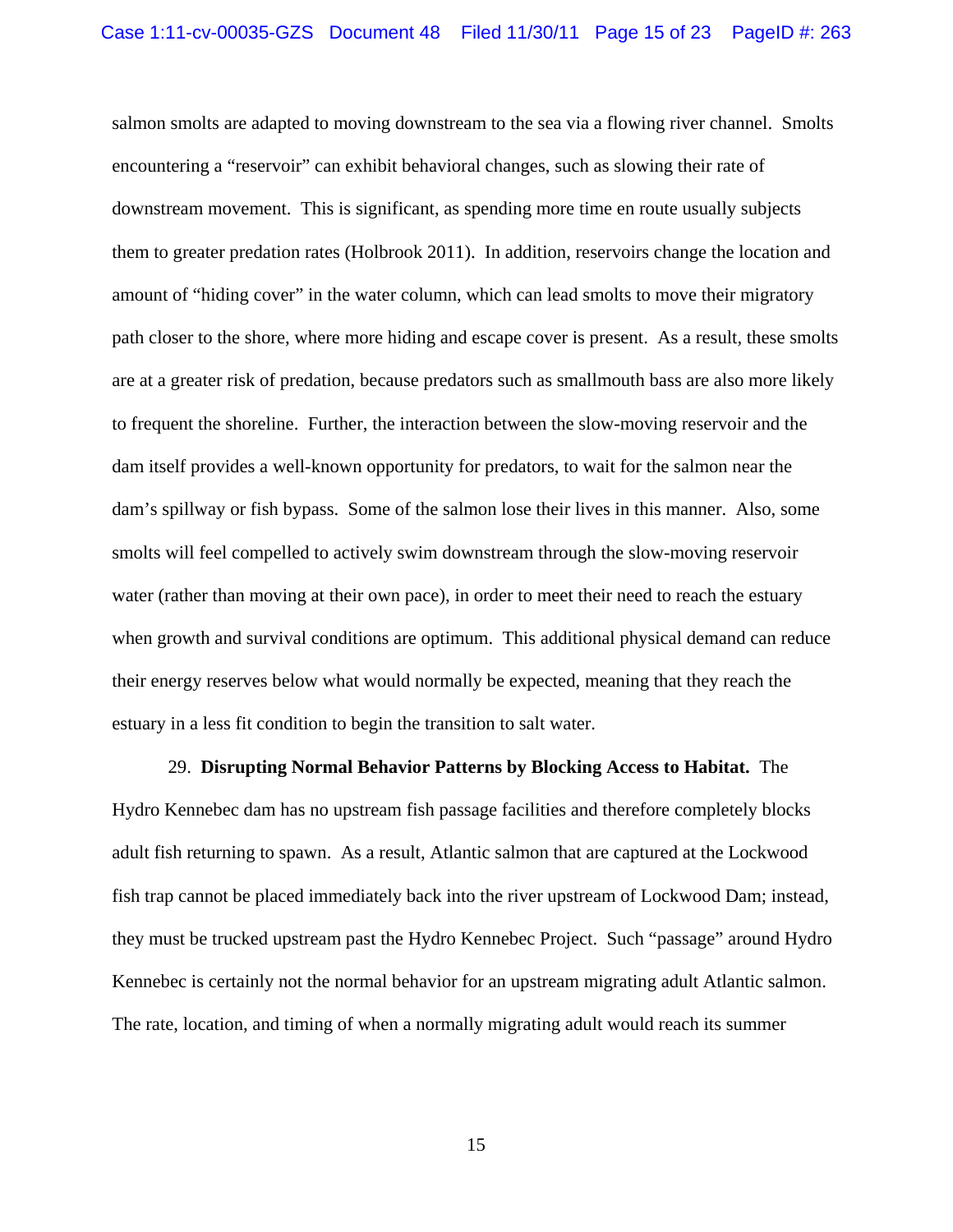holding areas or fall spawning areas can be considerably different from the timing and location of the trucking program.

 30. In my previous experience as Fish and Wildlife Program Manager with the U.S. Army Corps of Engineers (the "Corps") in Oregon, I was responsible for managing four trap and truck programs on four watershed tributaries to the Willamette River. My direct experience with trap and truck programs has led me to conclude that they should be avoided unless they are absolutely necessary. Trap and truck programs add an undefined level of mortality, stress, and overall fitness declines that can have significant impacts on adult spawning success. In my opinion, allowing adult fish to migrate upstream, even through man-made fishways, at their own rates and at their own choice of when and where to spend the summer before spawning in the fall, is the optimum situation for salmonids. This is particularly true for fall migrating fish (including some Atlantic salmon in the Kennebec), which do not have the long lead time before spawning that spring migrating adults do and may therefore be even more adversely affected.

 31. **Short-Term, Interim Relief Measures to Help Ameliorate these Effects.** I believe there are a number of measures that could be implemented that would improve the conditions for fish migrating downstream past the Hydro Kennebec Project and returning upstream via the trap and truck program at the Lockwood Project. Subject to a more thorough investigation (which could be easily done), a preliminary list of potential measures includes:

- Shutting down the turbines and bypassing all river flow during Atlantic smolt emigration periods and those periods when Atlantic salmon kelts are moving downstream postspawning;
- Reducing the percentage of river flow passing through the turbines during downstream migration periods or only operating a single turbine during these times;
- Replacing the relatively ineffective "fish boom" system with an electrical fish guidance system (e.g., to guide the fish away from the turbines). These systems have proven to be highly effective in providing fish guidance or barriers in situations similar to Hydro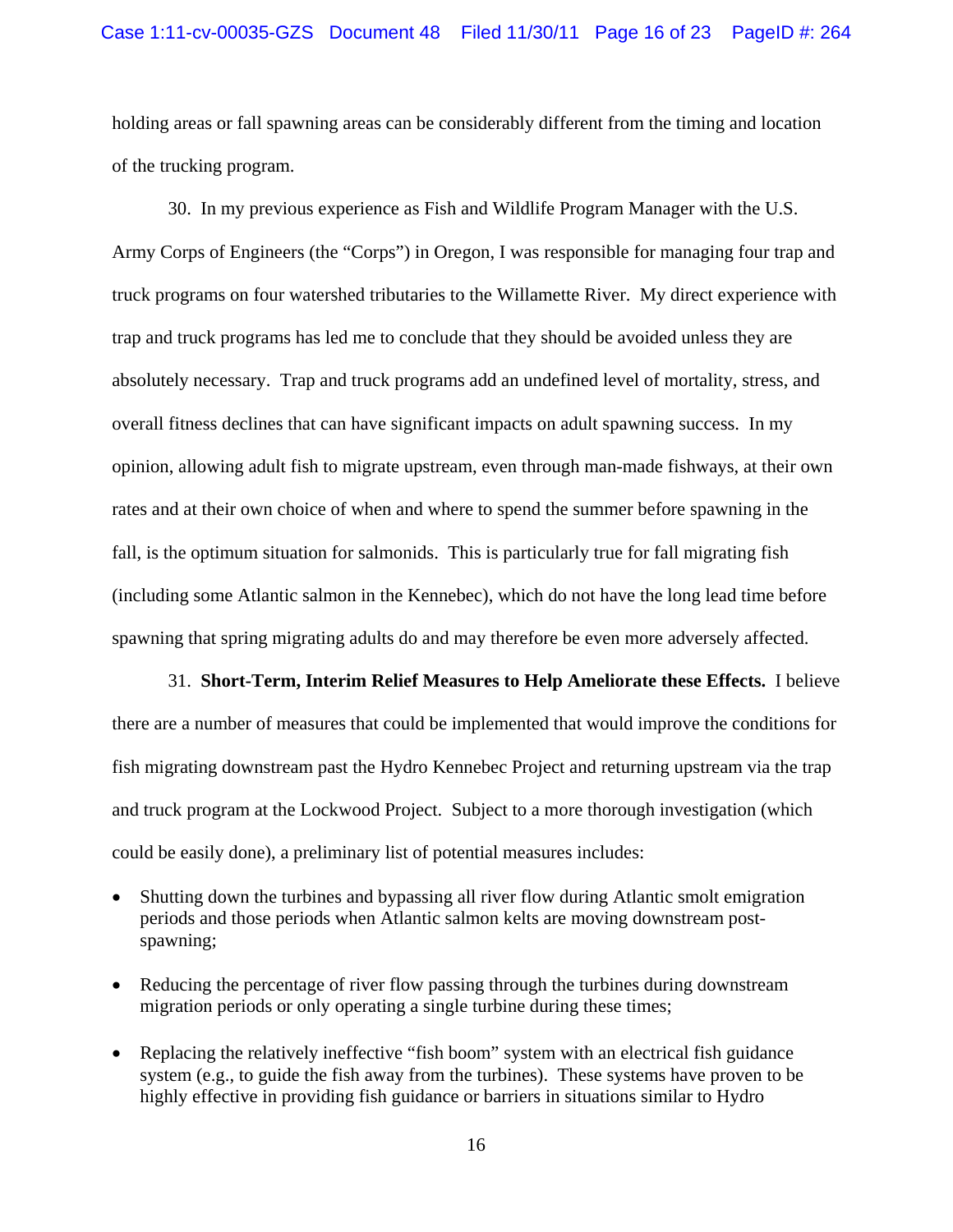Kennebec. This technology can also be used to keep larger predators away while smaller juveniles pass.

- Optimizing the fish bypass flow during critical migration periods, subject to a wellconducted evaluation of injury and mortality associated with the current physical configuration of the bypass spill chamber;
- Potentially, increasing the flow capacity of the bypass by creating a larger opening from the forebay, although this would be subject to the outcome of a well-conducted evaluation of injury and mortality associated with the current physical configuration of the bypass spill chamber, and to appropriate engineering considerations;
- Increasing the height of the weir at the downstream end of the plunge pool in the fish bypass system to increase the water depth and "step down" the flow out of the plunge pool chamber to the tailrace downstream. The side wall on the west side of the plunge pool may need to be increased in height to accommodate the increased water depth in the plunge pool.
- Giving priority to concentrating spill flows though the existing spillway gates, with priority given to the gate nearest the fish bypass and increasing the water depth of any spill (to more effectively "compete" with turbine flows in attracting fish passage through the project);
- Providing additional downstream passage ways at two other locations along the spillway crest, with the objective of increasing the number of locations where downstream migrating fish can detect a concentration of flow moving over the dam. One passage way could be placed on the west side of the spillway and a second could be placed at or near the upstream apex of the spillway, near the middle of the river channel.
- Developing and funding, in cooperation with other KHDG partners, a conservation hatchery facility in the Sandy River/Kennebec watershed for Atlantic salmon (this is mentioned in the KHDG Agreement and will certainly become part of the recovery strategy for Atlantic salmon; starting now will aid in the development of a river-specific stock as the first step in meeting the recovery goals);
- Removing the wooden flashboards and all associated hardware along the crest of the spillway west of the spill gates, allow water to naturally spill over the ogee lip of the spillway;
- Evaluating and, if engineering and dam safety considerations are favorable, reconfiguring the downstream lip of the spillway and spillway gates to make them more fish friendly;
- Installing a more effective fish guidance boom in the turbine forebay (such as by increasing the depth and type of material used in the boom);
- Documenting and improving the hydraulic conditions in the existing fish bypass plunge pool;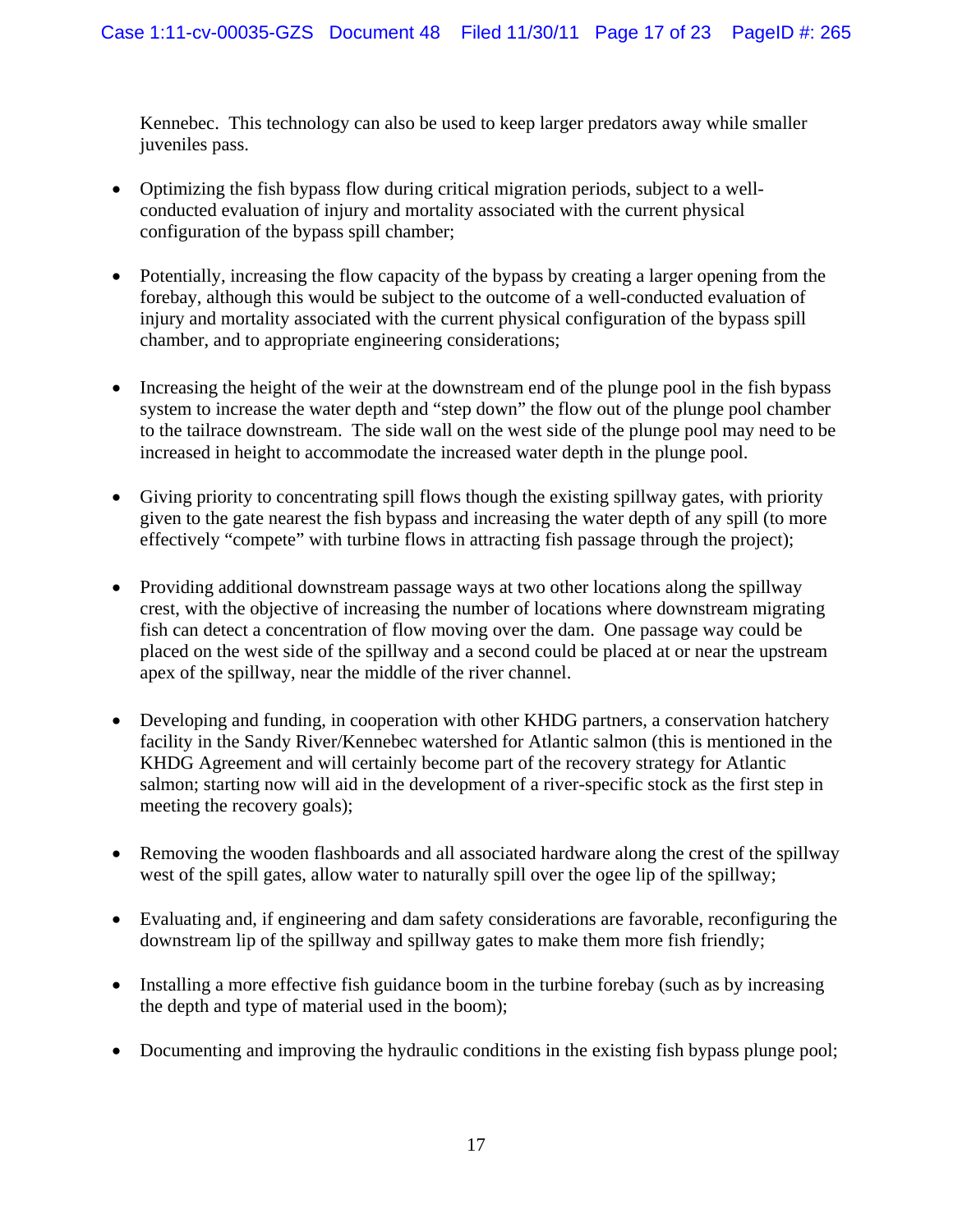- Removing or replacing the remnants of the now abandoned structure that was intended to prevent flow from the fish bypass from passing over the turbine tailrace top deck;
- Adding a fish cover structure to the reservoir upstream of the dam, to provide additional hiding and escape cover for juvenile Atlantic salmon;
- Beginning the design of permanent upstream and downstream fish passage facilities at Hydro Kennebec immediately (as it is apparent that safe fish passage and habitat connectivity are going to be major components of any recovery plan developed for Atlantic salmon, and the impacts of Hydro Kennebec operations could be reduced much sooner if a proactive approach is taken);
- Immediately funding the collection and analysis of genetic samples taken from all adult Atlantic salmon captured at Lockwood.

32. It is my opinion, based on my review of the available documents regarding Atlantic salmon life history in the Kennebec River, review of the documents associated with the ESA listing process and that evaluate the factors that influence and limit Atlantic salmon populations from recovering, and discussion with several agency staff about the direction of the recovery planning effort, that none of the measures suggested above is inconsistent with what will become the approved final recovery program for Atlantic salmon in the Kennebec River. In fact, I believe many of these measures, if implemented, will actually facilitate the ultimate implementation of recovery plan actions.

# **The Section 7 Consultation Process**

33. Finally, I have been asked to evaluate the following statement made on page 5,

paragraph 16, of Mr. Bernier's declaration:

*[W]e expect to complete the preliminary draft Biological Assessment and submit it to NMFS by November 2011. NMFS will then make comments, and we expect to file the draft Biological Assessment with FERC by January 2012. FERC will forward the draft Biological Assessment to NMFS to initiate formal consultation, and we expect that NMFS will file its Biological Opinion with FERC and Brookfield in the spring of 2012.*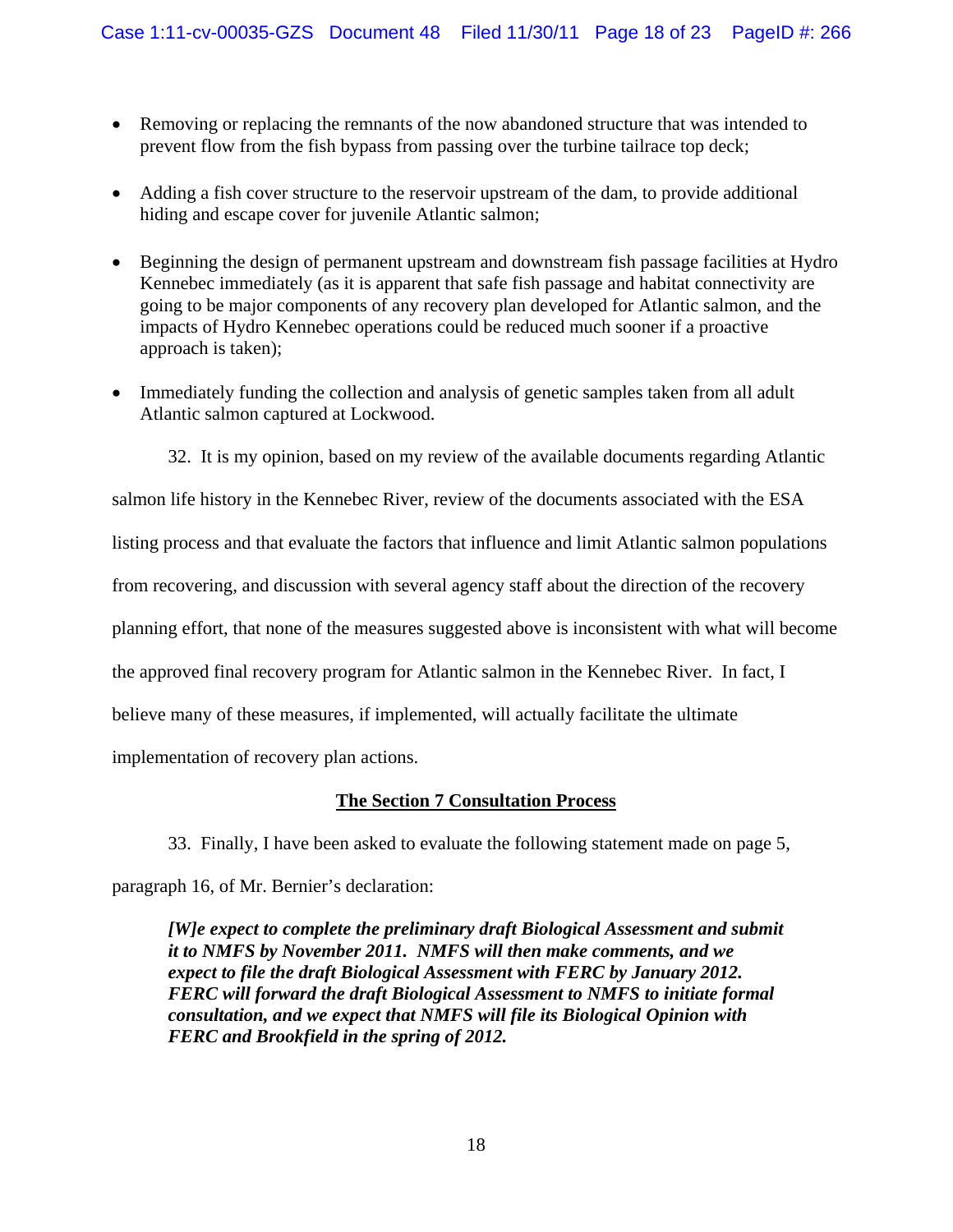34. Based on my experience with the Section 7 consultation process, I would be surprised if the biological opinion were issued within this timeframe. During my tenure as Fish and Wildlife Program Manager with the U.S. Army Corps of Engineers in Oregon, I was responsible for updating the Corps' biological opinion regarding spring Chinook salmon and winter steelhead trout for several hydroelectric and flood control dams. After having met monthly with the Services and the Oregon Department of Fish and Wildlife for four years to discuss the biological studies and data needs for the re-initiation of consultation, and having spent over \$600,000 per year collecting data and funding studies that all of the agencies had agreed were needed to provide the data for a longer-term biological opinion, the Corps initiated Section 7 consultation in early 2005 and began the process of providing the resource agencies with all applicable data. The Corps actively participated in developing a strategy to provide updated fish capture facilities and to look at providing downstream fish passage for the dams in question. Even with the active, positive cooperation of the Corps, and several years of preparation before the consultation process was begun, a biological opinion was not issued until July of 2008, over three years after initiation of the formal process.

 35. Based on my experience of being a willing applicant and my knowledge of the normal consultation and coordination process with NMFS and USFWS, I believe the time schedule suggested in Mr. Bernier's Declaration is overly optimistic. Further, the Corps of Engineers dams with which I was involved did not have FERC licenses, and thus there was no participation by FERC in our consultation process, as there is in the Brookfield consultation.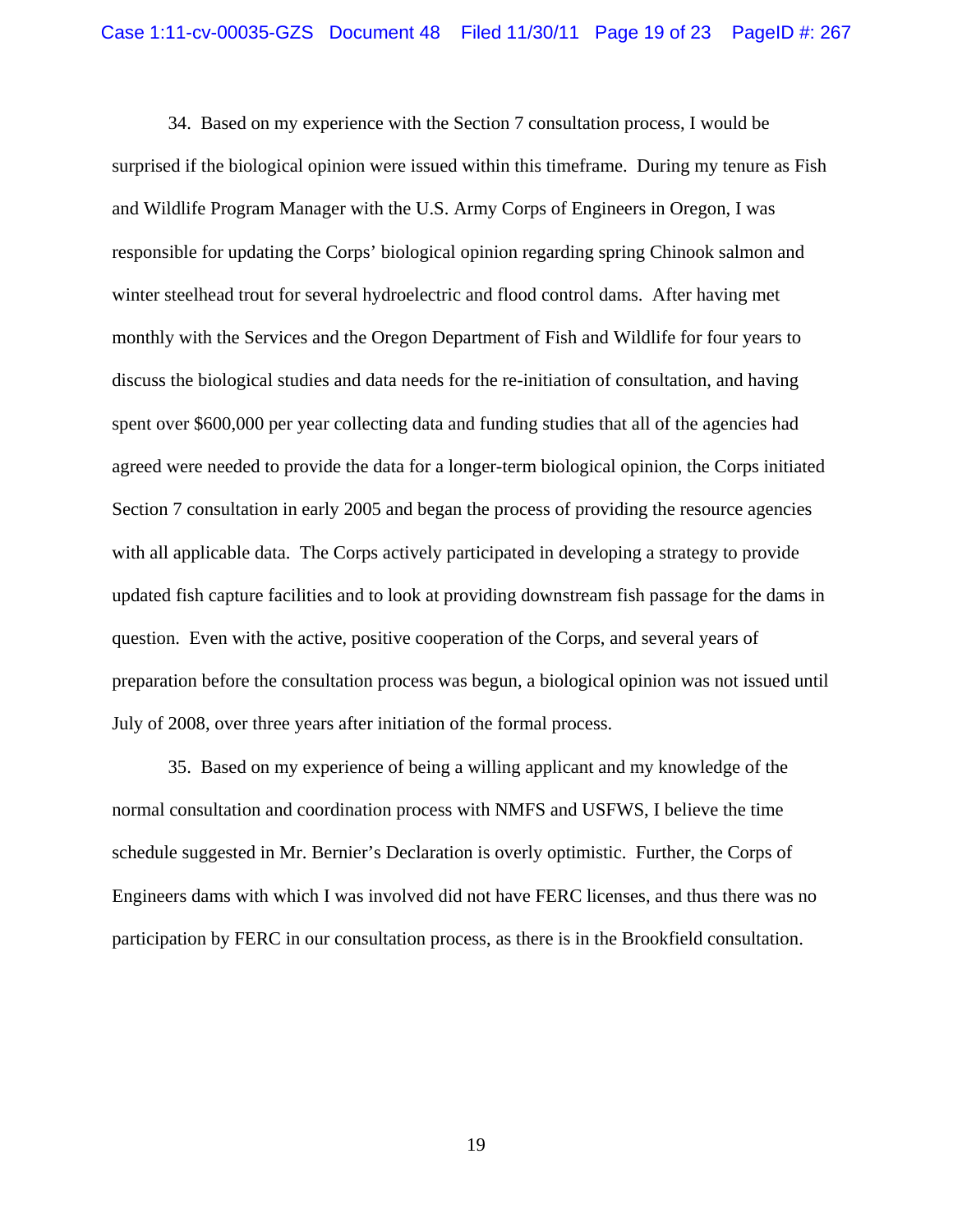I declare under penalty of perjury under the laws of the United States that the foregoing is true and correct to the best of my knowledge, information, and belief.

Executed in Oregon City, Oregon on this 30th day of November, 2011.

 $\mathcal{L}_\text{max}$  , and the contract of the contract of the contract of the contract of the contract of the contract of the contract of the contract of the contract of the contract of the contract of the contract of the contr

Rand, Bailey

Randy E. Bailey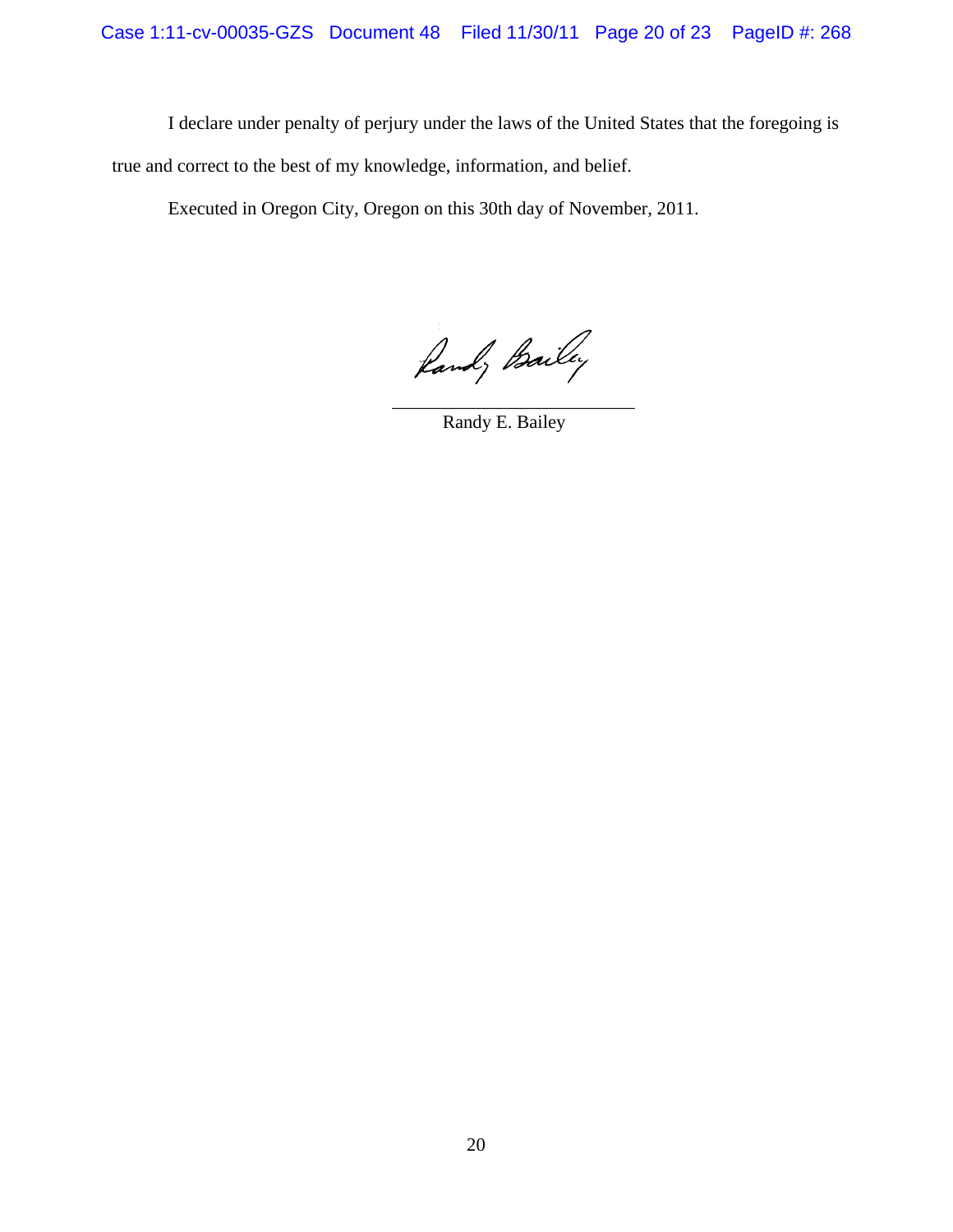## **List of Information Sources Cited in this Declaration**

- Brookfield Renewable Power, Inc. 2011. FERC Project No. 2611 Hydro Kennebec Project; interim downstream fish passage 2011 study plan. Letter to FERC conveying agency comments and final study plan for the 2011 season.
- Buckley, D. B. 1999. Summary of Maine Atlantic salmon collections for broodstock and genetic analyses 1990-1998. U.S. Fish and Wildlife Service, East Orland, Maine.
- Fay C., M. Bartron, S. Craig, A. Hecht, J. Pruden, R. Saunders, T. Sheehan, and J. Trial. 2006. Status review for anadromous Atlantic salmon (S*almo salar*) in the United States. Report to the National Marine Fisheries Service and U.S. Fish and Wildlife Service.
- Great Lakes Hydro America, LLC. 2011. Downstream bypass effectiveness for the passage of Atlantic salmon smolts at the Hydro-Kennebec Project, Kennebec River, Maine. Report prepared by Normandeau Associates, Inc. for Great Lake Hydro America, LLC. Millinocket, ME.
- Holbrook, C. M., M. T. Kinnison, and J. Zydlewski. 2011. Survival of migrating Atlantic salmon smolts through the Penobscot River, Maine: a prerestoration assessment. Transactions of the American Fisheries Society 140: 1255-1268.
- Idaho Department of Fish and Game. 2011. Idaho Department of Fish and Game website accessed 11/11/11 (www.idahofishandgame.idaho.gov/public/fish/?GetPage149)
- Madison Paper Industries. 2009. Hydro Kennebec Project, FERC NO. 2611 2008 study evaluating interim downstream fish passage effectiveness final report. Package includes the final report and the initial study plan (Appendix A), plus transmittal correspondence. Madison Paper Industries. Madison, Maine.
- Madison Paper Industries. 2010. Hydro Kennebec Project (FERC NO. 2611) 2009 Downstream Atlantic salmon smolt passage study. Draft report. Madison Paper Industries, Madison, Maine.
- Maine Department of Marine Resources. 2008. Kennebec River anadromous fish restoration: annual progress report – 2007. Bureau of Sea-Run Fisheries and Habitat. Augusta, Maine.
- Maine Department of Marine Resources. 2009. Kennebec River anadromous fish restoration: annual progress report – 2008. Bureau of Sea-Run Fisheries and Habitat. Augusta, Maine.
- Maine Department of Marine Resources. 2010. Kennebec River anadromous fish restoration: annual progress report – 2009. Bureau of Sea-Run Fisheries and Habitat. Augusta, Maine.
- Maine Department of Marine Resources. 2011. Kennebec River anadromous fish restoration: annual progress report – 2011. Bureau of Sea-Run Fisheries and Habitat. Augusta, Maine.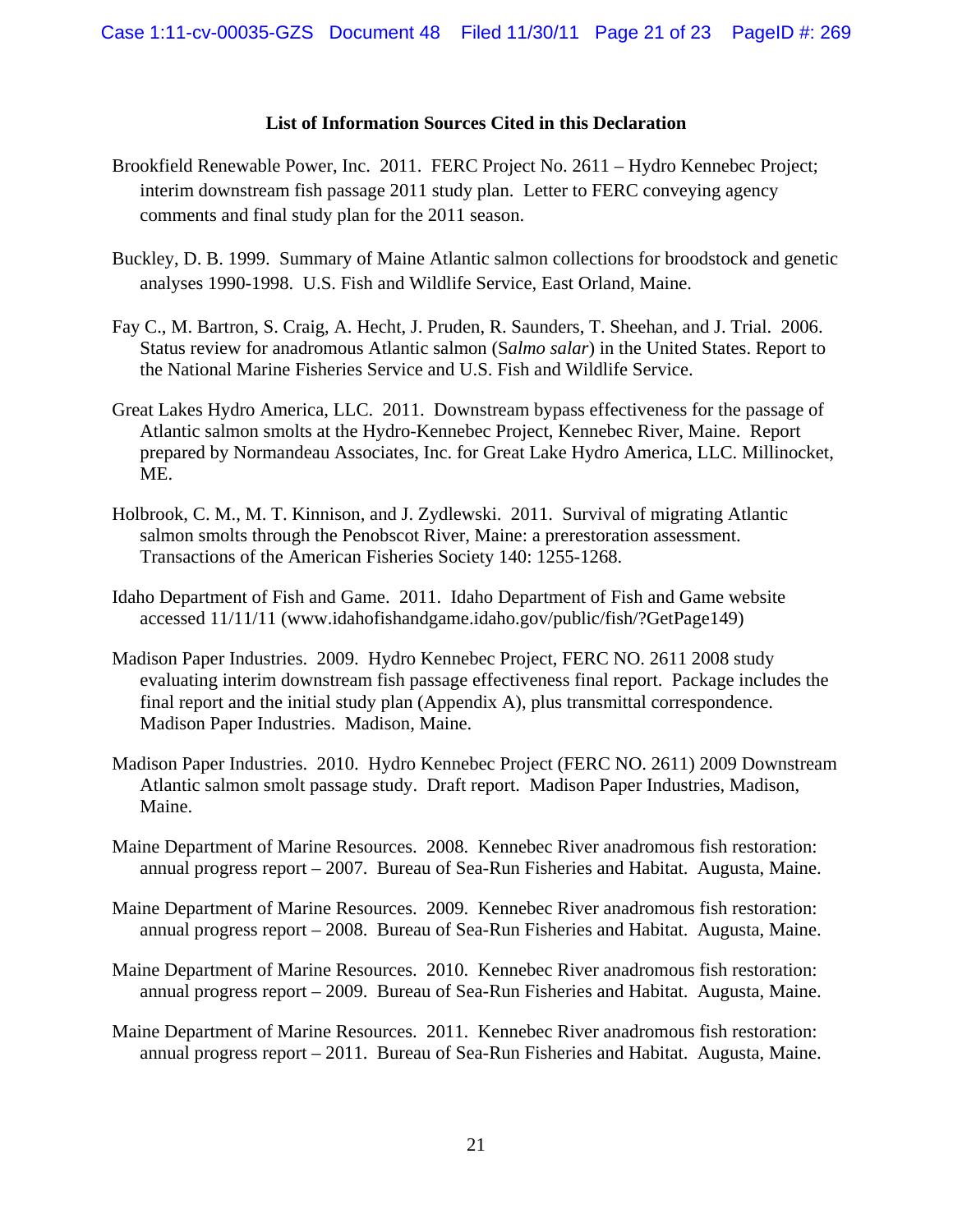- Maine Department of Marine Resources and Maine Atlantic Salmon Commission. 2007. Kennebec River anadromous fish restoration: annual progress report – 2006. Stock Enhancement Division, Maine Department of Marine Resources. Augusta, Maine.
- National Marine Fisheries Service. 2009. Biological valuation of Atlantic salmon habitat within the Gulf of Maine Distinct Population Segment. Northeast Region, National Marine Fisheries Service. Gloucester, MA.
- National Marine Fisheries Service, Maine Department of Marine Resources, U.S. Fish and Wildlife Service, and Penobscot Indian Nation. 2010. Atlantic salmon recovery framework. August 2010 Draft. National Marine Fisheries Service, Gloucester, MA.
- National Marine Fisheries Service and U.S. Fish and Wildlife Service. 2009. Endangered and threatened species; determination of endangered status for the Gulf of Maine Distinct Population Segment of Atlantic salmon; Final Rule. June 19, 2009. Federal Register: 74(117): 29344-29387.
- National Research Council. 2002. Genetic status of Atlantic salmon in Maine: Interim Report from the Committee on Atlantic Salmon in Maine. Committee on Atlantic Salmon in Maine, Board on Environmental Studies and Toxicology, Ocean Studies Board. National Research Council, National Academy of Sciences, Washington D.C.
- National Research Council. 2004. Atlantic salmon in Maine. Committee on Atlantic Salmon in Maine, Board on Environmental Studies and Toxicology, Ocean Studies Board, Division on Earth and Life Sciences. National Research Council, National Academy of Sciences, Washington D.C.
- Normandeau Associates. 2011. 2011 Hydro-Kennebec smolt release summary. Undated summary of the 2011 Atlantic salmon smolt radio telemetry study conducted at the Hydro Kennebec Project studying downstream passage routes.
- Normandeau Associates, Inc. and FPL Energy Maine Hydro, LLC. 2008. Evaluation of adult river herring and American shad downstream passage at the Lockwood Project Kennebec River, Maine. Report to FPL Energy Maine Hydro, LLC. Lewiston, Maine.
- Normandeau Associates, Inc. and FPL Energy Maine Hydro, LLC. 2008. Evaluation of Atlantic salmon kelt downstream passage at the Lockwood Project Kennebec River, Maine. Report to FPL Energy Maine Hydro, LLC. Lewiston, Maine.
- Normandeau Associates, Inc. and FPL Energy Maine Hydro, LLC. 2008. Evaluation of Atlantic salmon smolt downstream passage at the Lockwood Project Kennebec River, Maine. Report to FPL Energy Maine Hydro, LLC. Lewiston, Maine.
- Normandeau Associates, Inc. and NextEra<sup>TM</sup> Energy Maine Operating Services, LLC. 2009. Evaluation of silver American eel downstream passage at the Weston Project, Kennebec